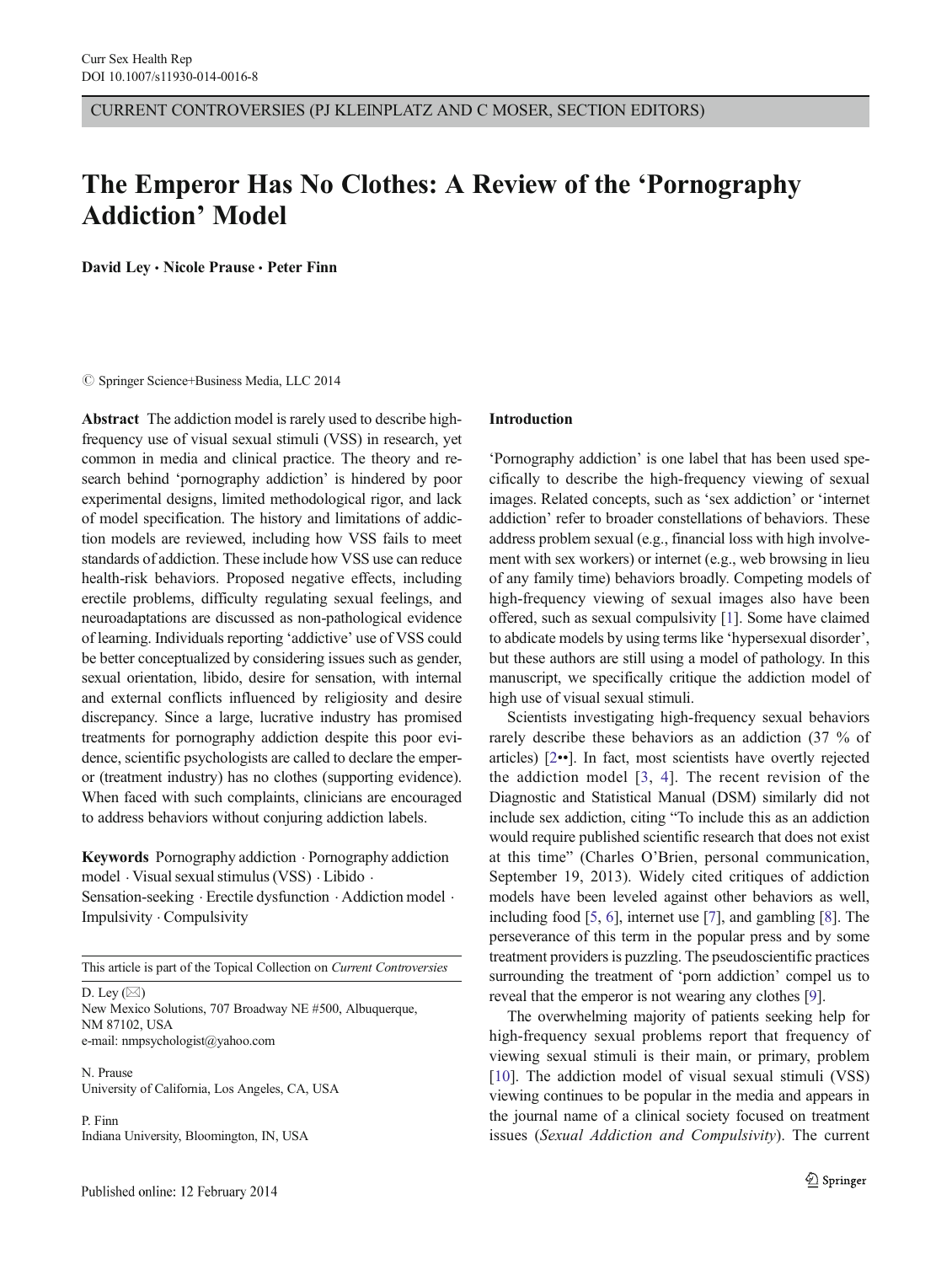review is specifically critical of addiction as an appropriate model for the high-frequency viewing of VSS, sometimes referred to as 'pornography addiction'. (Studies of 'addiction' to sexual imagery overwhelmingly use the biased term 'pornography' [[11\]](#page-7-0). Since many benefits of sexual stimuli also have been identified (see below), we follow the APA recommendation to use less biased language [\[12](#page-7-0)••]. The empirically accurate term 'visual sexual stimuli' (VSS is used instead of 'pornography'. Other models for highfrequency VSS viewing are suggested, including nonpathology models.

Some have suggested that easier access to sexual films online is responsible for creating an epidemic of porn addiction [[13\]](#page-7-0). Emotional images with movement significantly increase arousal over still images across a variety of domains [\[14](#page-7-0)]. Moreover, motion may be important for generating motivated states, such as generating actual fear to phobic objects rather than mere unpleasant affect [\[15](#page-7-0)]. Greater complexity (e.g., number of scene changes) in the films is known to impact posterior, but not anterior, cortical sites on the brain [\[16\]](#page-7-0). The more interest a person reports in a film, the greater their frontal alpha suppression during the film [\[16](#page-7-0)]. This finding was recently extended in response to sexual films [\[17\]](#page-7-0). In summary, sexual films, like other emotional films, engage the brain in ways consistent with high arousal, motivated states. The brain appears to respond similarly with sexual and other emotional films.

VSS use does not appear to be increasing despite increased availability. Fluctuations in VSS formats and legislation in recent decades helps to clarify this issue. VSS viewing in the USA has remained remarkably steady (near 22 %) since 1973, showing the greatest change with the introduction of the VCR after a period of legal prohibition [[18](#page-7-0)]. Of those over age 18, 75 % now have regular internet access with 60 % reporting broadband at home and 55 % accessing the internet wirelessly [\[19\]](#page-7-0). In contrast to frequent claims in the popular media about an epidemic of porn use, no change in the last 4 decades has been noted in more detailed longitudinal data since internet access increased [[20\]](#page-7-0). Further, searches for 'sex' (Google Analytics) appear stable since data collection started in 2004. It is possible that something about the films has changed over time, altering its effect. For example, those studying video games investigate changing 'realism' as predictors of the changing effects of video games [\[21\]](#page-7-0). Given that visual erotica has long appeared in film, realism is probably not the best parallel for VSS changes over time. No data have yet been offered to suggest how the VSS format or content may have changed over decades. VSS viewing appears very stable, with a larger change in viewing with the introduction of the VCR, not internet availability.

The prevalence of VSS problems reported is inconsistent. Clinicians frequently cite "up to 6 %" of the US population is sexually addicted. This estimate comes from clinical speculation

in a popular book [\[22\]](#page-8-0) in which the clinician/authors focusing their practice on these issues do not clearly define the boundaries of this diagnosis. Empirical estimates from nationally representative samples are that 0.8 % of men and 0.6 % of women report out of control sexual behaviors that interfere with their daily lives [\[23\]](#page-8-0). If one assumes these individuals might seek treatment, 82 % of treatment seekers report problems with VSS, and clinicians agree that they have a clinical problem in about 88 % of cases [\[10](#page-7-0)]. Thus, VSS problems might affect 0.58 % of men and 0.43 % of women in the USA.

## Positive Effects of VSS Use

While much has been written about the potential negative effects of VSS, a number of positive effects also have been suggested [\[24](#page-8-0)]. Most people who view VSS believe that it improves their attitudes towards sexuality [\[25](#page-8-0)] and improves their quality of life [\[26\]](#page-8-0). More VSS viewing has been related to greater likelihood of anal and oral sex [\[27\]](#page-8-0) and a greater variety of sexual behaviors [\[28](#page-8-0)]. This increased breadth of sexual behaviors could arise by increasing a person's feeling of empowerment to suggest new sexual behaviors or by normalizing the behaviors [\[29\]](#page-8-0). In any case, sexual novelty can increase pleasure in long-term partners. VSS can also promote pleasant feelings in the moment, such as happiness and joy [\[30,](#page-8-0) [31](#page-8-0)]. Additionally, VSS may provide a legal outlet for illegal sexual behaviors or desires. Increased VSS consumption or availability has been associated with a decrease in sex offenses [[32](#page-8-0)•], especially child molestation [\[33](#page-8-0), [34\]](#page-8-0) and inhibition of aggression [[35\]](#page-8-0). On the other hand, a large longitudinal study controlling for baseline attitudes and behaviors identified that VSS use accounted for only 0–1 % of the variance in gender role attitudes, permissive sexual norms, and sexual harassment in boys or girls [\[12](#page-7-0)••]. While much has been written about negative aspects of VSS for the general population, the many possible benefits suggest that VSS use is not problematic de facto.

## Addiction Model

## What is Addiction?

What should be labeled an addiction in the first place [[36](#page-8-0)•]? 'Addiction' is a term that is often reified, when it really is being used as a theoretical construct or a model to describe a cluster of behaviors. The question raised in this review is whether VSS viewing could be described using an addiction construct or model, so it may be helpful to consider how the term 'addiction' is being used with substances.

DSM-5 introduced the term 'addiction' within the broad category 'Substance-Related and Addictive Disorders' over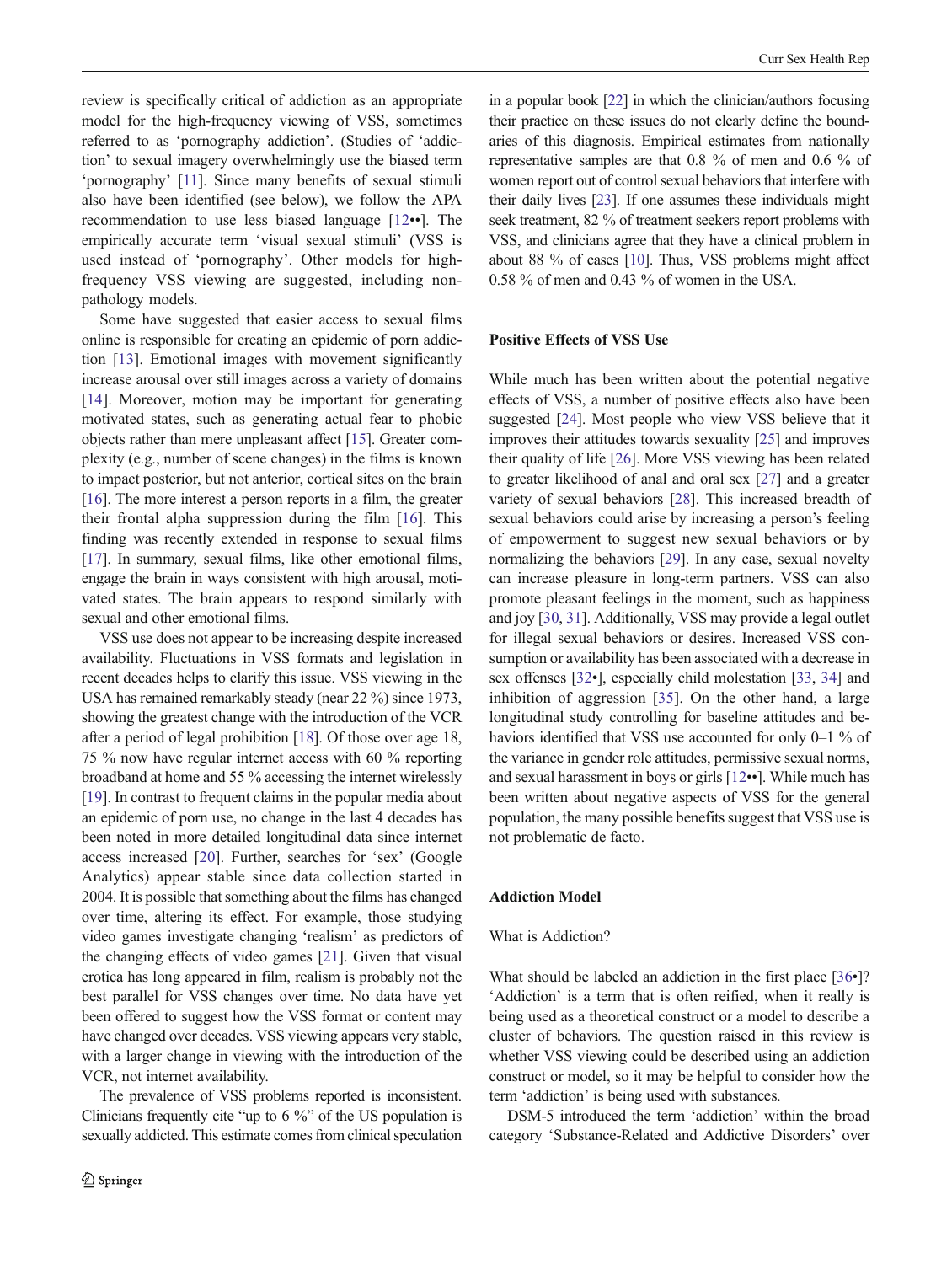the objections of the working group [\[37\]](#page-8-0). However, the term 'addiction' was specifically rejected to describe gambling [\[38\]](#page-8-0) or substance use despite the section title. This suggests some tension over the utility of the addiction framework even for substances and gambling. Presumably, if 'addiction' possessed diagnostic or prognostic value, it would be defined and would distinguish clinical cases. Of course, the DSM is hardly the only consensus rejecting the utility of addictions. Increased modern understanding of the effects of various substances such as cannabis has raised questions about the scientific and clinical applicability of the concept as it has historically been defined. As with many other clinical concepts, addiction has seen significant 'bleed' as the term has been broadened to describe a wide range of problematic behaviors. While there seems to be a consensus that addiction is a useful construct to describe opiate dependence [[39](#page-8-0)], the usefulness of 'addiction' to describe the excessive use of any drug [\[40\]](#page-8-0), compulsive gambling [[41](#page-8-0)], and excessive video game playing [[42](#page-8-0)] has raised many concerns.

While we generally reject the usefulness of the term, if one is pressed, some commonalities have been suggested by addictions research. A key feature of addiction is the shift from using the drug for pleasure (liking) to using the drug due to need (wanting) [\[43,](#page-8-0) [44](#page-8-0)]. This transition is characterized by the shift from substance use associated with reward and pleasurable effects to cue-elicited compulsive use associated with cue-elicited craving. In other words, motivation shifts towards relieving craving or withdrawal, while the pleasure once as-sociated with the substance recedes [[43](#page-8-0)–[45\]](#page-8-0). Finally, this pattern is associated with long-term changes in the neural circuits involving dopamine, glutamate, and GABA in the fronto-limbic system involving the interconnectedness of the ventral tegmental area, nucleus accumbens, amygdala, and prefrontal cortex [[43,](#page-8-0) [44](#page-8-0), [46\]](#page-8-0). Such a transition and longterm neural changes have yet to be demonstrated in any studies of 'porn addiction'.

## Porn Addiction?

Many have attempted to generalize the patterns related to problem substance use to explain other behavior problems, including use of VSS [\[47](#page-8-0)]. Surprisingly, a clear, falsifiable theoretical model of 'porn addiction' has yet to be described. Some use addiction interchangeably with other labels such as hypersexual disorder (HD) – also known as sexual addiction [\[48\]](#page-8-0). Others define addiction broadly to refer to any substance or behavior with evidence of excessive appetite: "appetitive behaviour is excessive, at least in the statistical sense" [[49\]](#page-8-0). Simply because a behavior is appetitive and frequently engaged does not mean the behavior is a problem, let alone an addiction. Even when consequences, distress, or dysfunction follow such behaviors, interaction with third variables, such as relationship status or culture, must first be examined.

Research concerning VSS use problems is also unusually weak, making any support for an addiction model necessarily weak. For example, studies usually fail to define the term 'pornography', either for participants or operationalized in the manuscript, and do not use psychometrically tested questionnaires to assess the types of VSS consumed [[50](#page-8-0)]. Döring [\[51](#page-8-0)••] summarized research on VSS as "one seldom encounters more sophisticated research designs" where "one-shot studies are the rule", positive effects are rarely assessed, and cross-sectional data cannot establish causality (p. 1098). A review by Mudry et al. [[2](#page-7-0)••] identified that a mere 27 % (13 of 49) of articles concerning high-frequency sexual behaviors contained actual data. In 2013, only a single psychophysiological study on the topic appeared [[52](#page-8-0)]. In other words, most publications that might be relevant for VSS addiction models contain no data, and those that contain data generally are weak scientifically.

Given the absence of a clear model, a substance addiction model is used in this review as a basis to evaluate the sex addiction model. Using a substance addiction model means comparing the extent to which VSS 'addictions' resemble features of substance addictions. No doubt some will object to this framework, but no falsifiable alternative has been specified. For example, Griffiths [[53](#page-8-0)] describes "behavioural addictions feature the core components of addiction (i.e., salience, mood modification, tolerance, withdrawal, conflict and relapse)". Others go so far as to recommend treatment parallel to 12-step interventions [[54](#page-8-0)]. Clearly, the substance addictions model is being applied in pornography addiction.

We specifically review the appropriateness of 'porn addiction' with respect to its possible negative consequences, lack of control reported in viewing behaviors, and any neural evidence supporting a shift to wanting/craving rather than liking. Not every aspect of substance addiction models can be discussed. After these comparisons with substance addictions, possible alternative models of high-frequency VSS use are reviewed, including the possibility that no pathology exists.

## Negative Consequences of High Use of VSS

High levels of VSS use alone are often alleged to cause negative life consequences, increased health-risk behaviors, as well as social and relational difficulties. These negative consequences are commonly identified as hallmark 'dysfunction' criteria to support the diagnosis of porn addiction. However, these negative consequences are not well established, and the causal link with VSS use is not clear.

High VSS Use Associations with Health-Risk Behaviors?

Cross-sectional studies have identified relationships between sex addiction and more unprotected anal sex [[55\]](#page-8-0), having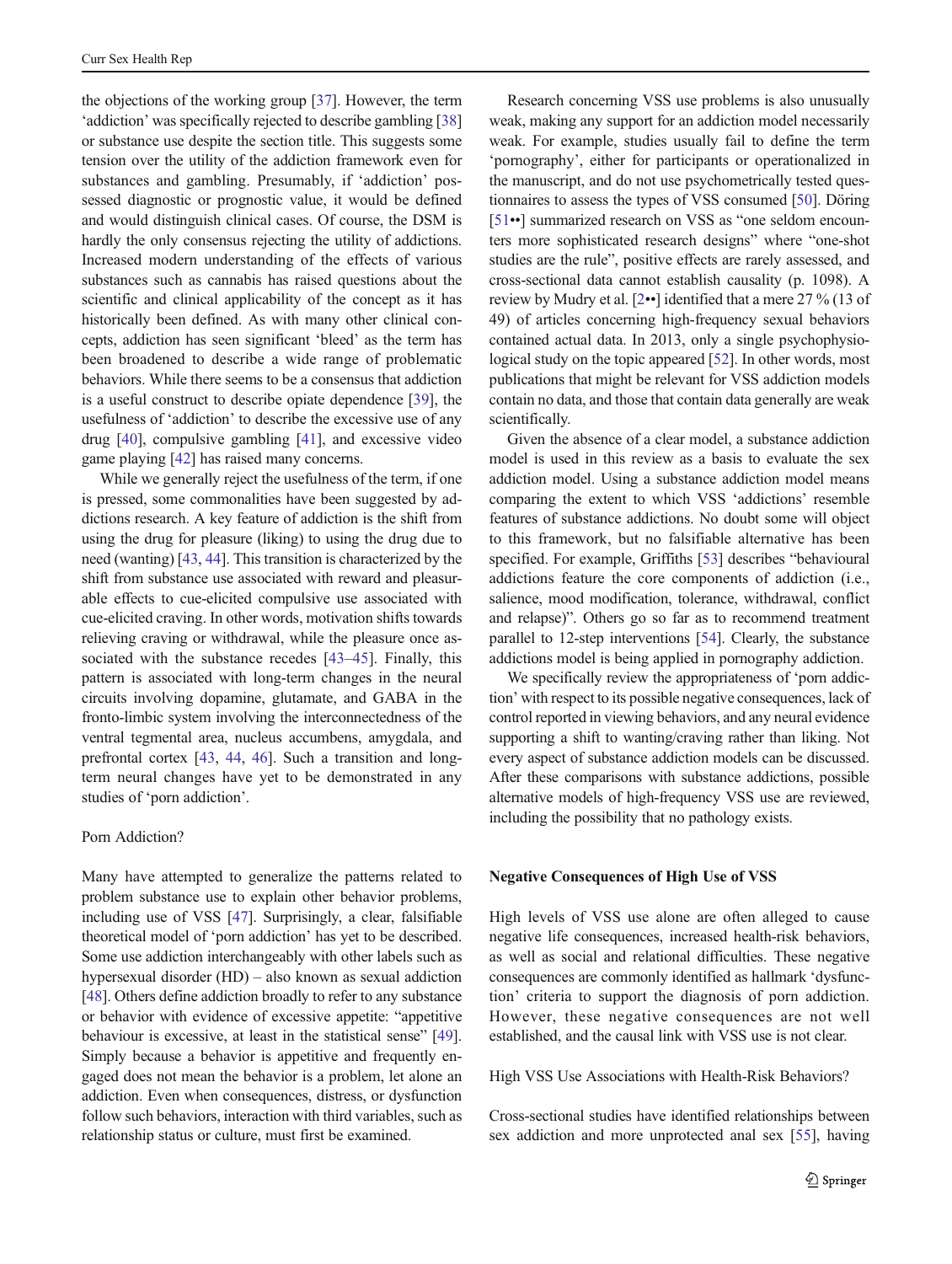more previously unknown partners [\[56\]](#page-8-0), and a greater likelihood of having ever paid for sex [[57](#page-8-0)]. However, none of these address VSS use. In fact, some have argued that VSS use and masturbation may reduce health-risk behaviors by managing sex drive effectively and safely [\[58,](#page-8-0) [59\]](#page-8-0). Using data from the very large, representative longitudinal General Social Survey, Wright [[60](#page-8-0)•] similarly found VSS use and engagement in casual sex were related only in those who reported unhappiness and low life satisfaction. Similarly, political ideology moderated the apparent relationship between VSS use and casual sex partners [\[20](#page-7-0)]. No study has demonstrated a direct, causal link between VSS use and health-risk behaviors.

## Erectile Dysfunction and High VSS Use?

While no empirical claims tying erectile function and 'porn addiction' were identified, this is a frequent media claim. Two research groups studied erectile dysfunction (ED) specifically in young men. In one study, 26 % of men seeking treatment for first-onset ED were under age 40 [\[61](#page-9-0)•]. The main predictors of ED specific to the younger men were smoking and illicit drug use. Another study of men age 18–25 found 30 % reported ED [\[62\]](#page-9-0). Again, ED appeared primarily related to illicit drug use, but also depression and poor physical health. Neither study measured or conjectured about VSS use. Considering another study showed no differences during VSS viewing in the brains of men with and without ED [\[63\]](#page-9-0), it is difficult to find evidence for a rise in ED in young men attributable to VSS use.

VSS viewing is almost always accompanied by masturbation [\[10\]](#page-7-0), suggesting several mechanisms by which high-frequency VSS viewing could contribute to difficulties getting or sustaining an erection. However, both reflect basic physiology and learning principles, not pathology. First, men exhibit refractory periods. Refractory periods refer to the latency after an orgasm during which subsequent erection and orgasm are more difficult (for review, see Levin [\[64\]](#page-9-0)). Sperm factors are affected positively by the latency since last ejaculation [\[65,](#page-9-0) [66](#page-9-0)], leading to speculation that refractory periods function to pace reproductive copulation. Increased VSS use means more recent orgasms, thus a male who views VSS more frequently is more likely to be within a refractory period when partnered sex is attempted.

The other non-pathological mechanism by which VSS viewing might contribute to decreased erections is learning. Sexual response can be conditioned to images of a penny jar [\[67\]](#page-9-0), to specific sexual images using vibratory stimuli [[68\]](#page-9-0), and using sexual films as the unconditioned stimulus [[69\]](#page-9-0). Even rodents appear unable to behave sexually in the absence of a conditioned jacket [\[70](#page-9-0)•]. Sexual responses also habituate [\[71](#page-9-0)–[74\]](#page-9-0). In fact, habituation to sexual stimuli is faster than habituation to negative stimuli [\[75](#page-9-0)]. Physiology and learning, not addiction, can explain any links between VSS use and erections. In other words, increasing VSS use could lead to

ED, but the causal mechanism is most parsimoniously explained by processes other than addiction.

#### Failure to Inhibit VSS Use

Anecdotal reports of addiction often describe individuals reporting difficulty controlling their use of VSS. To parallel substance addictions, VSS use should also be difficult to inhibit. However, a laboratory study did not identify any relationship between the ability to self-regulate sexual arousal to VSS and measures of hypersexual problems [\[76](#page-9-0)]. This finding was recently extended to demonstrate that sexual desire levels, not hypersexual problems, predict how well a person up- and down-regulates their sexual responses to VSS [[77\]](#page-9-0). Similarly, sex addiction patients report dysexecutive problems [\[78](#page-9-0)], but do not actually exhibit them when tested [\[79\]](#page-9-0). If there is not actually any evidence for dysregulation, what might explain their reports of problems regulating VSS use?

Some have cited personal religious values as providing a conflict between their VSS use and feeling unable to stop. Religious conflict was the main reason cited for problems viewing VSS in one study [\[80\]](#page-9-0). Those who want treatment for sex addiction are also more likely to be members of organized religion and hold strong religious values [\[81](#page-9-0)•, [82\]](#page-9-0). However, the reverse was not true: religiosity explained little variance (3 %) in the decision to use VSS [[83](#page-9-0)]. Far more people report a feeling of inability to control their VSS use, than actually report life difficulties resulting from their use [\[23\]](#page-8-0). Feeling unable to stop may reflect personal value conflicts with normal VSS use. No data currently support the notion that 'porn addicts' have difficulty inhibiting their VSS use.

#### Neuroadaptations to VSS Use

Data consistently demonstrate the ability of substances to shift brain response to craving, rather than liking, states. The same cannot be said of VSS. Sexual images are known to evoke stronger motivation than other pleasant images, manifesting in a variety of physiological indicators [[84](#page-9-0), [85\]](#page-9-0). Sexual images and films increase blood flow to many areas of the brain, including those associated with reward, relative to neutral films (for review, see Kühn and Gallinat [[86\]](#page-9-0)). VSS also provoke increases in dopamine-tagged ligands in PET [\[87,](#page-9-0) [88\]](#page-9-0). Also, VSS appear pleasant and rewarding to both men and women in fMRI studies [[89](#page-9-0)]. This appears to fulfill the initial liking present in the development of substance addictions [[90\]](#page-9-0) and offers some commonalities with substance reinforcement [\[91](#page-9-0)], but in no case has a shift away from liking to wanting or craving been demonstrated.

In fact, no data have demonstrated that VSS are different from any other 'liked' activity or object [[92](#page-9-0)•]. This is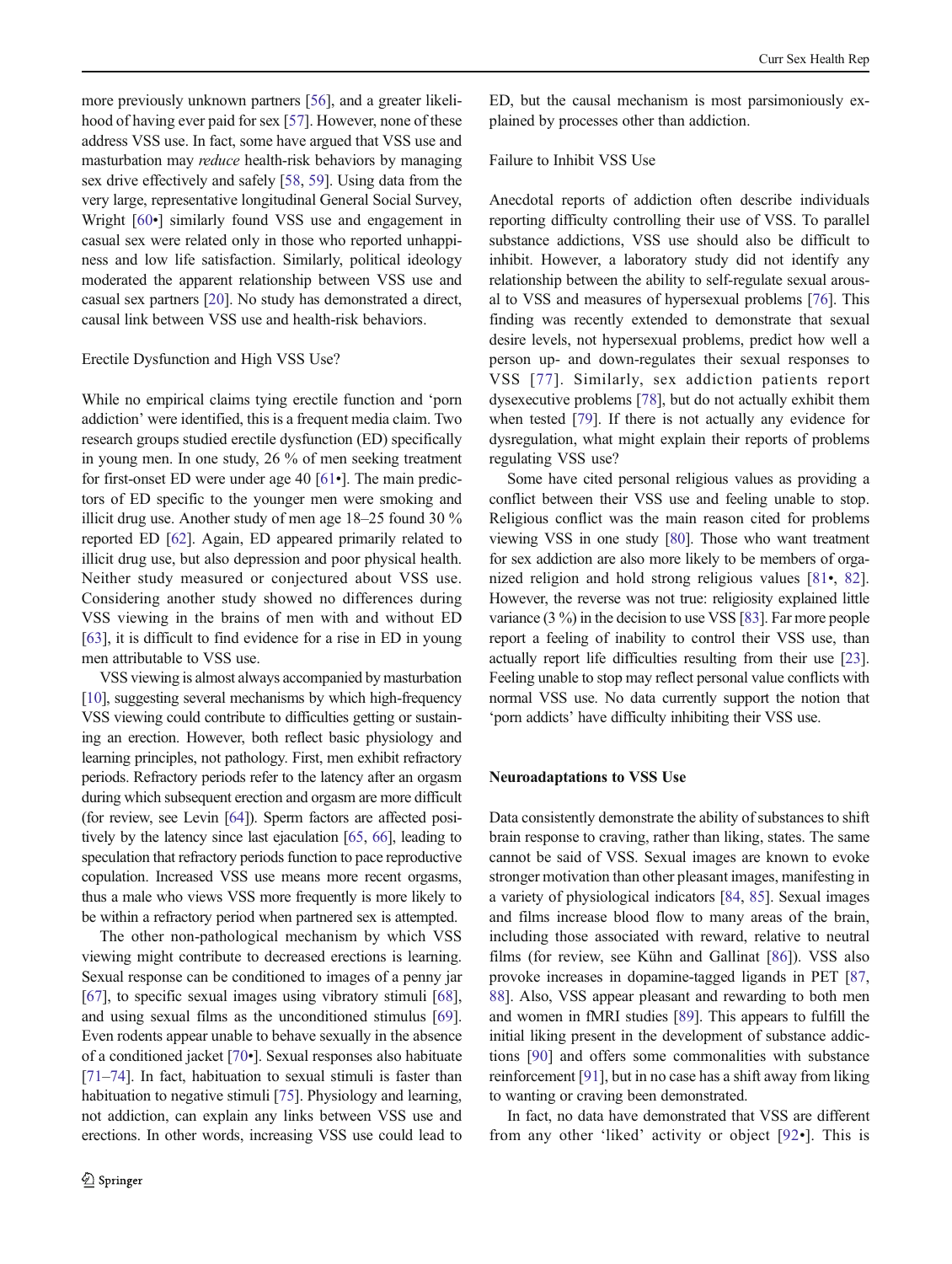important, because pathology should be conceptually distinct, not merely those on the high end of a construct like sexual desire [[93\]](#page-9-0). For example, Florida students respond with increased late positive brain potentials to images of their adored Gator team over images of other sports [[94](#page-9-0)•]. Similarly, those who have no problems with their eating still exhibit greater frontal alpha asymmetry to images of delicious desserts (EEG [[95\]](#page-9-0)) and striatal activity specifically increases to preferred chocolate brands (fMRI [[96\]](#page-9-0)). Also, activity in the left nucleus accumbens to delicious foods positively predicts BMI change prospectively [\[97](#page-9-0)] in those without any known eating pathology. Those who enjoy extreme sports also show differential modulation of the brain response (P300) not associated with pathology [[98](#page-10-0)]. In summary, stronger neural responses occur to any enjoyed activity that is not pathological [[99](#page-10-0)]. Thus, stronger activation to VSS in those reporting liking VSS more are both expected and non-pathological.

VSS processing can further be associated with state and trait differences, which would be necessary to associate 'addicts' responses. Activation of entorhinal cortex activity is lesser in those who report hypoactive sexual desire problems [\[100\]](#page-10-0). Left insula and right thalamus activity is lesser to VSS in those with lower levels of sexual desire [[101\]](#page-10-0). Further, frontal alpha asymmetry to sexual films are also related to reported sexual arousal, particularly in women [\[17\]](#page-7-0). However, no shift in neural response in 'porn addicts' has been demonstrated.

Substance use problems appear heritable, suggesting a biological susceptibility. For example, those with higher genetic risk for alcoholism similarly are more reactive to alcohol cues [\[102\]](#page-10-0). Sexual debut and risk behaviors are heritable (for review, see Harden [\[103](#page-10-0)]). Sexual sensitivity also appears heritable, such as with orgasm capacity in women [\[104,](#page-10-0) [105\]](#page-10-0). However, heritable components of VSS use have not been demonstrated.

ΔFosB has recently drawn increased interest in substance addictions. This transcription factor is implicated in epigenetic effects in the nucleus accumbens, via direct D1 pathways, that occur in both normal reward learning and drug taking [\[106](#page-10-0)]. This is being interpreted as a mechanism by which drugs may chronically decrease dopamine signaling [\[107](#page-10-0)]. Similar changes have been demonstrated to food following the administration of high fat diets to rodents [\[108\]](#page-10-0). Increased latency to mount and intromission, though not ejaculation, have been observed in sexually experienced male rodents [\[109](#page-10-0)]. This was interpreted as evidence of ΔFosB as a "critical mediator for reward reinforcement and natural reward memory", although sex addiction was not discussed (p. 837). There are serious challenges to measuring  $\Delta$ FosB in humans, and null results have been reported in humans to date (e.g., in alcoholics in Watanabe et al. [\[110](#page-10-0)]). Even more problematic is that the rodent model of hypersexuality is male on male mounting behaviors [[111\]](#page-10-0). It appears that pathologizing homosexual behaviors would be necessary to test ΔFosB as a mediator in a rodent model of sex addiction. 'Porn addiction' languishes without any clear animal model.

## Alternative Models

If high-frequency VSS viewing is not usefully described as an addiction, is there a better model to describe those who report problems regulating their VSS viewing and experience negative consequences from it? Several alternative models have been suggested. Before describing the possible pathology models, it is important to note that high-frequency viewing of VSS may not be pathological at all. First, we review several correlates of VSS use that are inconsistent with pathology. Next, we review compulsivity and impulsivity models of these behaviors.

## Secondary Gain

The treatment of pornography and sex addiction is a lucrative, largely unregulated industry. The industry makes many claims for treatment and success, with little (to no) published data. Many treatment centers in the USA have emerged claiming to treat sex addiction. The first 20 inpatient facilities advertising on the internet to treat sex and/or porn addiction in the USA were contacted. They averaged a cost of US\$677 ( $SD = $403$ ) per day. They required or recommended between 9 days to 9 months minimum of inpatient stay. For example, one center claims their sex addiction treatment is "clinically shown to produce results that are up to 3 times faster and 11 times more effective than traditional treatment methods", although none of the articles on their website (nor in the literature) actually test sex addiction [\[112\]](#page-10-0). The use of medications 'off-label' to treat 'pornography addiction' also appears common. Drugs originally designed to treat alcoholism, depression, and ED have all been suggested [[113](#page-10-0), [114](#page-10-0)]. This therapeutic opportunism is well characterized [[115\]](#page-10-0). Some have advocated for transparency, requiring therapists to inform patients that such therapies are experimental, and have not been tested for sex addiction [[116](#page-10-0)•].

Many of the treatment centers and providers also claim religious affiliations, raising questions about the nature of supposed pathology if it is rooted in a particular religion. Some of the most outspoken advocates for an addiction pathology model have publications making explicitly religious arguments against VSS viewing [\[117](#page-10-0)–[119\]](#page-10-0). Religiosity is one of the strongest (negative) predictors of problems with internet VSS use [\[82\]](#page-9-0). The risk of conflating profit motive and diagnosis in a population vulnerable due to their strong religious beliefs appears high.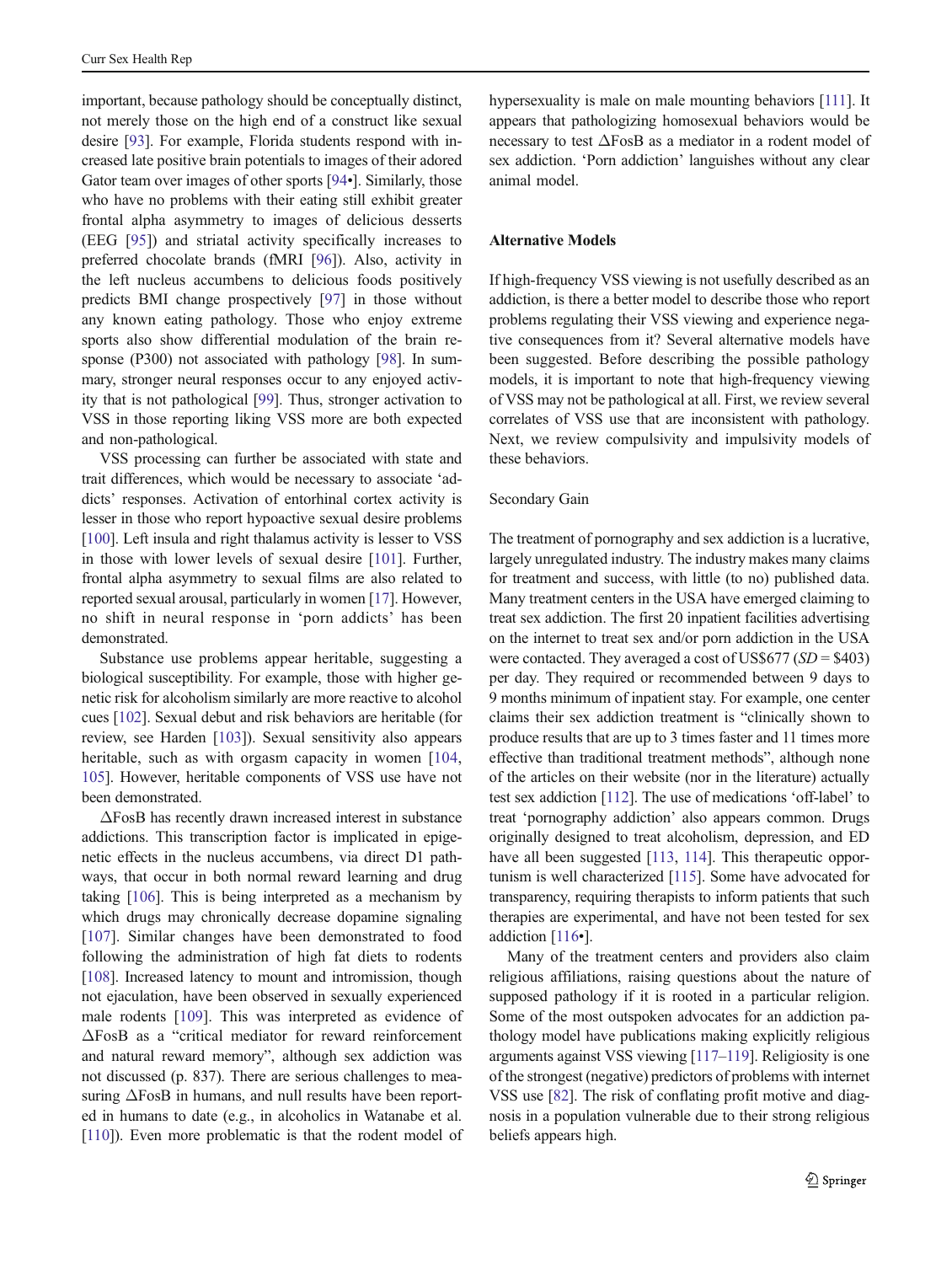#### VSS Use and Mental Health Problems

VSS use might be elevated due to mental health problems that are not explicitly sexual, such as depression [\[120](#page-10-0)]. Those with more frequent use of VSS reported more depressive symptoms, poorer quality of life, lower health status and more days that were diminished due to mental and physical health [[121](#page-10-0)] in addition to more drug and alcohol use [[122\]](#page-10-0). The number of hours one spends viewing VSS also is related  $(r=.24)$  to the severity of psychological symptoms [[123\]](#page-10-0). These negative relationships appear more common in males. Similarly, those who specifically report problems with VSS were significantly more likely to report current or past psychiatric treatment, mental health therapy, and suicide ideation [[124](#page-10-0)].

Given that positive effects also are common (reviewed above) and the positive and negative effects of VSS use often are even correlated, data are needed to address causality between VSS use and mental health problems. Causality could be supported by demonstrating that (i) the mental health problems occur after the VSS use (or increase with greater VSS use), (ii) third variables do not account for the apparent relationship between mental health problems and VSS use, and (iii) problems increase in a dose-response fashion with greater VSS use. Limited data to date refute each requirement.

When examined over time, mental health problems do not follow VSS use. In a large sample of Dutch adolescents, lower life satisfaction predicted greater VSS use at time 2 [[125](#page-10-0)]. This is the reverse of what would be expected if VSS use were causing life dissatisfaction.

VSS use also may be related to a number of other variables that better account for a VSS–mental health relationship. For example, even when loneliness was strongly predicted by overall Internet use, researchers failed to appropriately statistically control for general Internet use and attributed loneliness to VSS use [[126](#page-10-0)]. It is rare that investigators even collect data on such third variables, however, so this study represents a positive step.

Others have reached similar conclusions: "the high comorbidity rates in the present sample call into question the extent to which it is possible to speak of Internet sex addiction as a primary disorder or whether it is more appropriate to view it as a symptom of another underlying mental health problem" [\[127\]](#page-10-0). In summary, it is baffling that VSS use is described as 'comorbid' with mental health issues (e.g., "comordbid hypersexual behavior and ADHD" in Reid et al. [[128](#page-10-0)]). This language elevates VSS use to disorder status and should be avoided.

# VSS Use Explained by Sex Drive

More VSS use is related to higher levels of libido/sexual arousal. Individuals who report being more aroused by VSS also use VSS more and report higher levels of sexual desire [\[122](#page-10-0), [123,](#page-10-0) [129,](#page-10-0) [130](#page-10-0)]. Two studies directly investigating high desire models found support for these models. In one study, those who desired help regulating their sexual behaviors were only distinguished by a high sexual desire level [\[81](#page-9-0)•]. In the second study, neural responses to sexual stimuli were related to sexual desire levels, but not any (of three) measures of sexual addiction [[52](#page-8-0)]. Indirect evidence also comes from a study in which single women looked longer than women in relationships at images of men [\[131\]](#page-10-0). Desire discrepancy, rather than low sexual desire, appears central to couples reporting a mismatch of desire [[132\]](#page-10-0). VSS may be blamed for problems really due to a mismatch of sexual needs.

## VSS Use Explained by Sensation Seeking

Higher need or desire for sensation is predictive of more frequent use of VSS, in both adolescents and adults [\[12](#page-7-0)••, [133,](#page-10-0) [134](#page-10-0)]. A higher need for sensation seeking may drive individuals towards forbidden or taboo experiences, may be connected to higher libido, may result from increased VSS use, or may dispose individuals to use exciting sexual stimuli or experiences as a form of emotional coping. Little information exists as to whether sensation seeking acts as a disposing characteristic, is a result of use of VSS and other sexually adventurous behaviors, or is bidirectional. Future research may further elucidate the connections between this variable and problems related to VSS.

#### VSS Use as Effective Affect Regulation

Individuals report using VSS to cope with negative emotions, and such use is frequently identified as a core symptom of sex addiction. Although this strategy may contribute to relationship conflict [[124](#page-10-0), [135](#page-11-0)], VSS are likely effective for regulating emotion. Like other emotional images, VSS capture cognitive resources effectively [\[136\]](#page-11-0). Distraction is an effective method for reducing negative affect [[137](#page-11-0)]. Although distraction is relatively less effective for regulating emotions than other strategies [[138\]](#page-11-0), distraction also requires less effort than other strategies [\[139\]](#page-11-0). Thus, VSS appear likely to be effective in improving mood, possibly in similar ways to pleasant cartoons [[55\]](#page-8-0). Recent experimental evidence suggested that people with problems regulating their viewing of VSS respond with similarly positive emotions while viewing VSS to people without problems [\[140\]](#page-11-0). Those with higher sexual compulsivity also appear more prone to respond with increased interest (assessed by attractiveness ratings and gaze direction) to flirtatious faces after a shame induction than those with lower sexual compulsivity [\[141\]](#page-11-0). Data have not yet demonstrated that using VSS to regulate mood is ineffective or leads to specific problems.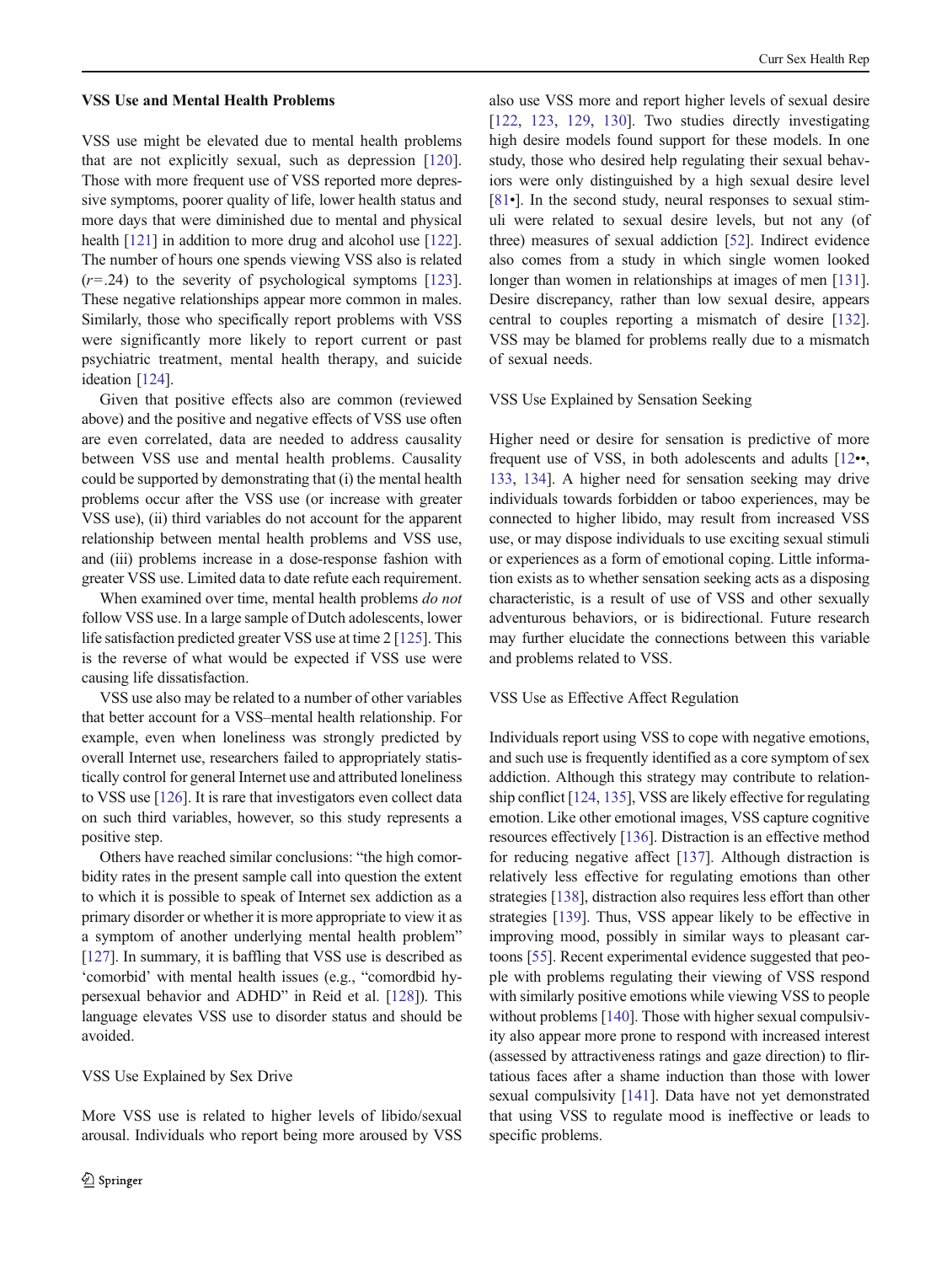#### VSS Use and Sexual Orientation

Studies that examine rates of VSS use consistently find high rates of use in men who self-identify as gay or bisexual. Cooper et al. [\[142\]](#page-11-0) described overrepresentation of men who have sex with men (MSM) in groups reporting the highest rates of use of VSS. Studies examining rates of VSS use in nationally representative samples find higher rates of VSS use in both adolescents and adults who identify as other than heterosexual [[133](#page-10-0)], as do studies of clinical samples [[143\]](#page-11-0). Trials of DSM-5 hypersexual disorder criteria found that MSM were more than three times as likely to be in such treatment settings, compared with rates of MSM in comparable substance abuse or mental health facilities [[144\]](#page-11-0).

Increased use of VSS in these populations may reflect adaptive strategies. MSM may be more likely to seek information and stimuli consistent with their sexual orientation. This may reflect a common component of the 'coming-out process' of forming a stable sexual identity [[145](#page-11-0)]. In other words, VSS use could reflect the behaviors of a disenfranchised group seeking safe, anonymous venues to explore their sexual needs, or may reflect unique aspects of homosexual culture. It also may simply reflect the higher sexual drive of men (see above). Studies that examine use of VSS in MSM find that these men overwhelmingly endorse these positive benefits from VSS use [\[146\]](#page-11-0). Rates of VSS use in MSM may reflect unique aspects of homosexuality, aspects of male sexuality, or both.

## Impulsivity

Impulsivity broadly refers to a sudden urge to respond to a (internal or external) cue with less executive mediation than is probably appropriate. In VSS use, this might mean noticing a sexual cue and beginning to use VSS with little consideration for other immediate time demands. Measures of impulsivity correlate moderately with measures of sexual compulsivity and experiential avoidance [\[147\]](#page-11-0) and sexual arousal reported to VSS [[148](#page-11-0)]. A pilot study  $(N=16)$  suggested that patients made more errors on a task indicative of impulsivity than controls [[149\]](#page-11-0). A recent evoked response potential study further supported this model, identifying that those reporting problems regulating their VSS use exhibited decreased neural motivation to sexual images [[150](#page-11-0)]. New fMRI models suggest impulsivity might reflect a greater isolation of prefrontal brain areas from appetitive-associated subcortical structures [[151\]](#page-11-0). A larger body of experimental work appears available to guide future investigations testing an impulsivity model of highfrequency VSS use.

# Compulsivity

Compulsivity broadly refers to the perseveration of behaviors, which could characterize repeatedly returning to VSS. Some

have argued that compulsive behaviors are best viewed as a type of impulsivity [\[114](#page-10-0)]. However, perseveration is distinguishable from impulsive problems in the brain. Orbitofrontal lesions in rodent models specifically provoke perseveration, separating these from discrimination errors affected by dorsal anterior cingulate cortex lesions [[54\]](#page-8-0). Differences between impulsive and compulsive behaviors also have strong characterization in humans [\[116](#page-10-0)•]. Dissociations between impulsivity and compulsivity also have been used to meaningfully differentiate clinical profiles, such as in hair-pulling [\[152\]](#page-11-0).

Compulsivity has become a very popular term to refer to high-frequency sexual behaviors, although little research exists to clearly support differentiating sexual behaviors as compulsive. Cooper (1998) appears one of the first to use this term. His widely-cited "Triple-A Engine" (Accessibility, Affordability and Anonymity) is cited as driving VSS compulsions, especially to relieve negative affect by 'positive reinforcement' [\[124\]](#page-10-0). However, no one has directly tested whether compulsivity is a reasonable model for characterizing high-frequency VSS use.

## **Conclusions**

VSS may have a number of links to positive health outcomes, especially through its connection to orgasm. For example, VSS could reduce sexual risk behaviors. In a longitudinal study, those who reported higher sexual sensation seeking engage in more risky sexual behaviors, and sexual sensation seeking is inversely related to VSS viewing [[153\]](#page-11-0). One possibility is that those with higher sexual sensation seeking use VSS at younger ages and broaden the content of their VSS when sexual partners are not available to them to engage in actual sexual risk behaviors [[154\]](#page-11-0). This is consistent with suggestions that masturbation, which almost always accompanies VSS viewing, could reduce risky partnered sexual behaviors [\[59\]](#page-8-0). The potential risk in labeling VSS as only addictive, and the role of VSS in regulating emotions as inherently problematic, misses opportunities to take advantage of the positive features of VSS (cp., cognitive retraining in gaming as in Bavelier and Davidson [\[155\]](#page-11-0)).

Based upon the empirical data reviewed herein, the tenacity and popularity of the porn addiction concept to describe high rates of VSS use appears to be driven by non-empirical forces. Based upon this review, the authors suggest that this popularity reflects several factors. First, the concept of addiction itself is broadly used in the media to describe any high-frequency behavior that can be associated with problems for the individual or society. The lack of specificity makes the term nearly useless to scientists or clinicians. Secondly, the strong desire of most clinicians to be helpful to those in pain has been leveraged into a large, lucrative treatment industry benefitting from the perception that these behaviors are addictive and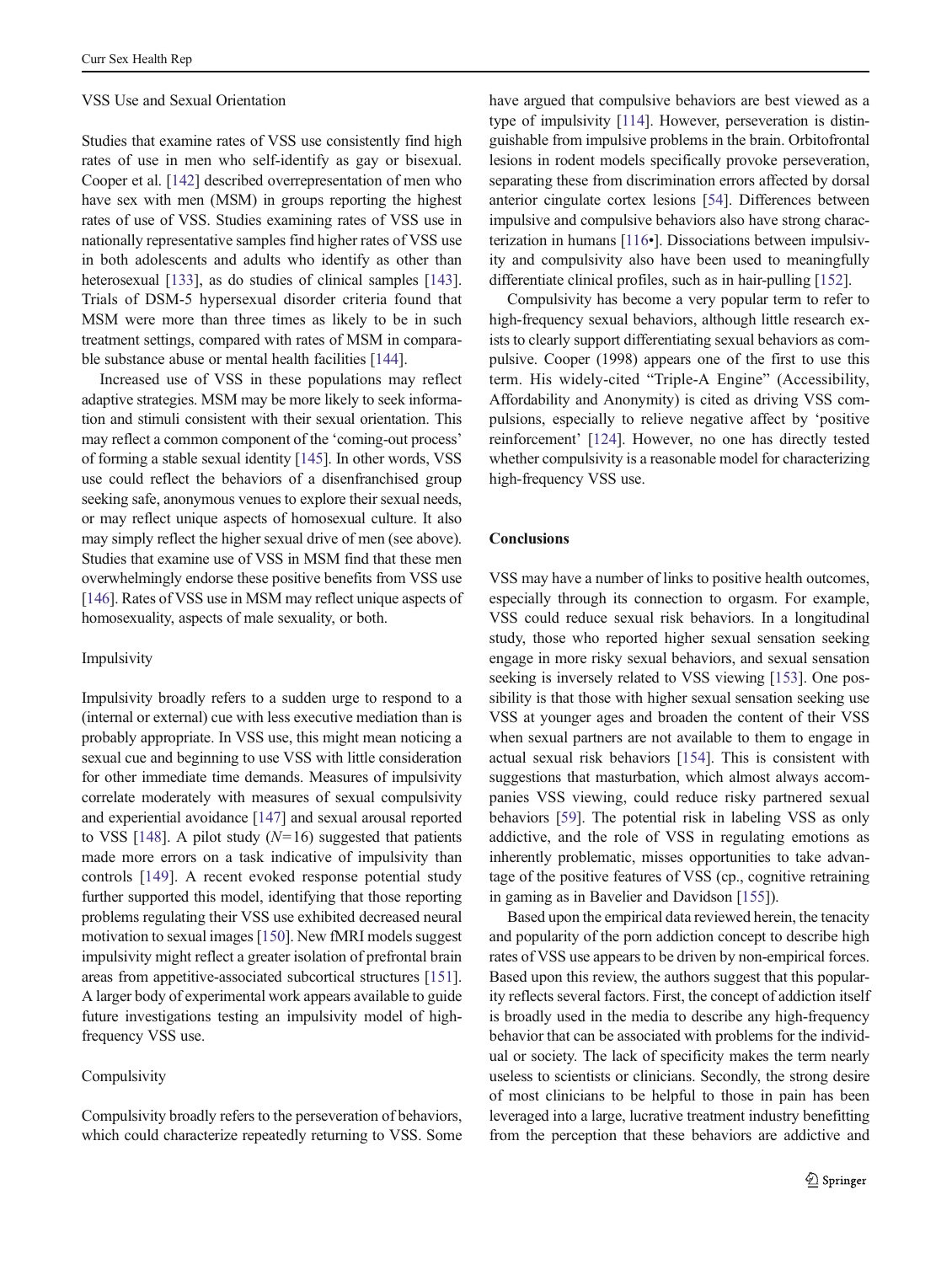<span id="page-7-0"></span>require (paid) assistance to change. Finally, the ability to label VSS use as addictive appears to serve sociocultural functions. The label supports moralistic judgments, the stigmatization of sexual minorities, and the suppression of certain sexual expressions and behaviors. The concept of porn addiction is one mechanism to exert social control over sexuality as expressed or experienced through modern technological means. Mere conflict between a person's preferences and social standards should not be used to characterize pathology [\[156](#page-11-0)]. Moreover, this label may distract attention from the more likely causes of the negative consequences spuriously correlated with VSS use.

Individuals reporting 'addictive' use of VSS could be conceptualized using the approach outlined here. These individuals may be likely to be male, have a non-heterosexual orientation, have a high libido, tend towards sensation seeking, and have religious values that conflict with their sexual behaviors and desires. They may be using VSS as a means of coping with negative emotional states or decreased life satisfaction. When faced with such complaints, clinicians are encouraged to address these factors without conjuring addiction labels. As better models for high-frequency VSS use are tested, we may yet be able to spin fine cloth as an effective method for assisting these individuals without pathologizing them or their use of VSS.

#### Compliance with Ethics Guidelines

Conflict of Interest David Ley has received royalties from Rowman & Littlefield Publishers, is a paid blogger/writer for Psychology Today, and has had travel expenses covered by various media outlets for appearances on television shows.

Nicole Prause and Peter Finn declare that they have no conflict of interest.

Human and Animal Rights and Informed Consent This article does not contain any studies with human or animal subjects performed by any of the authors.

## **References**

Papers of particular interest, published recently, have been highlighted as:

- Of importance
- •• Of major importance
	- 1. Coleman E. Sexual compulsivity: definition, etiology, and treatment considerations. J Chem Depend Treat. 1987;1(1): 189–204.
	- 2.•• Mudry TE, Hodgins DC, el-Guebaly N, Wild TC, Colman I, Patten SB, et al. Conceptualizing excessive behaviour syndromes: a systematic review. Curr Psychiatr Rev. 2011;7(2):138–51. doi: [10.2174/157340011796391201](http://dx.doi.org/10.2174/157340011796391201). An extensive review of numerous attempts to classify excessive behaviors as disorders. Highlights the many methodological problems and limited data in these areas.
- 3. Stein DJ, Black DW, Pienaar W. Sexual disorders not otherwise specified: compulsive, addictive, or impulsive? CNS Spectr. 2000;5(1):60–4.
- 4. Kor A, Fogel YA, Reid RC, Potenza MN. Should hypersexual disorder be classified as an addiction? Sex Addict Comp. 2013;20(1–2):27–47. doi[:10.1080/10720162.2013.768132.](http://dx.doi.org/10.1080/10720162.2013.768132)
- 5. Benton D. The plausibility of sugar addiction and its role in obesity and eating disorders. Clin Nutr. 2010;29(3):288–303. doi[:10.1016/j.clnu.2009.12.001](http://dx.doi.org/10.1016/j.clnu.2009.12.001).
- 6. Ziauddeen H, Farooqi IS, Fletcher PC. Obesity and the brain: how convincing is the addiction model? Nat Rev Neurosci. 2012;13(4): 279–86.
- 7. Davis RA. A cognitive-behavioral model of pathological Internet use. Comput Hum Behav. 2001;17(2):187–95. doi:[10.1016/](http://dx.doi.org/10.1016/S0747-5632(00)00041-8) [S0747-5632\(00\)00041-8.](http://dx.doi.org/10.1016/S0747-5632(00)00041-8)
- 8. Walker M. Some problems with the concept of "gambling addiction": should theories of addiction be generalized to include excessive gambling? J Gambl Stud. 1989;5(3):179–200. doi:[10.](http://dx.doi.org/10.1007/bf01024386) [1007/bf01024386](http://dx.doi.org/10.1007/bf01024386).
- 9. McFall RM. Manifesto for a science of clinical psychology. Clin Psychol. 1991;44:75–88.
- 10. Reid RC, Carpenter BN, Hook JN, Garos S, Manning JC, Gilliland R, et al. Report of findings in a DSM-5 field trial for hypersexual disorder. J Sex Med. 2012;9(11):2868–77. doi[:10.](http://dx.doi.org/10.1111/j.1743-6109.2012.02936.x) [1111/j.1743-6109.2012.02936.x](http://dx.doi.org/10.1111/j.1743-6109.2012.02936.x).
- Gewirtz P. On "I know it when I see it". Yale Law J. 1996;105(4): 1023–47.
- 12.•• Brown JD, L'Engle KL. X-rated: sexual attitudes and behaviors associated with U.S. early adolescents' exposure to sexually explicit media. Commun Res. 2009;36(1):129–51. doi:[10.1177/](http://dx.doi.org/10.1177/0093650208326465) [0093650208326465](http://dx.doi.org/10.1177/0093650208326465). In a rare longitudinal data set, the authors try to separate the effects of VSS viewing from individual differences. Sensation seeking in children may drive them to seek VSS that further increase sexual behaviors associated with high sensation seeking.
- 13. Carnes P, Schneider JP. Recognition and management of addictive sexual disorders: guide for the primary care clinician. Lippincott's Prim Care Pract. 2000;4(3):302–18.
- 14. Simons RF, Detenber BH, Roedema TM, Reiss JE. Emotion processing in three systems: the medium and the message. Psychophysiology. 1999;36(5):619–27. doi:[10.1111/1469-8986.](http://dx.doi.org/10.1111/1469-8986.3650619) [3650619.](http://dx.doi.org/10.1111/1469-8986.3650619)
- 15. Courtney CG, Dawson ME, Schell AM, Iyer A, Parsons TD. Better than the real thing: eliciting fear with moving and static computer-generated stimuli. Int J Psychophysiol. 2010;78(2): 107–14. doi[:10.1016/j.ijpsycho.2010.06.028.](http://dx.doi.org/10.1016/j.ijpsycho.2010.06.028)
- 16. Smith ME, Gevins A. Attention and brain activity while watching television: components of viewer engagement. Media Psychol. 2004;6(3):285–305. doi[:10.1207/s1532785xmep0603\\_3](http://dx.doi.org/10.1207/s1532785xmep0603_3).
- 17. Prause N, Staley C, Roberts V. Frontal alpha asymmetry and sexually motivated states. Psychophysiology. 2014. doi[:10.1111/](http://dx.doi.org/10.1111/psyp.12173) [psyp.12173.](http://dx.doi.org/10.1111/psyp.12173)
- 18. Buzzell T. Demographic characteristics of persons using pornography in three technological contexts. Sex Cult. 2005;9(1):28–48. doi[:10.1007/bf02908761](http://dx.doi.org/10.1007/bf02908761).
- 19. Rainie L, Pew Research Center. Internet, broadband, and cell phone statistics: Pew Internet & American Life Project. 2010. [http://pewinternet.org/Reports/2010/Internet-broadband-and-cell](http://pewinternet.org/Reports/2010/Internet-broadband-and-cell-phone-statistics.aspx)[phone-statistics.aspx](http://pewinternet.org/Reports/2010/Internet-broadband-and-cell-phone-statistics.aspx).
- 20. Wright P, Bae S, Funk M. United States women and pornography through four decades: exposure, attitudes, behaviors, individual differences. Arch Sex Behav. 2013;42(7):1131–44. doi[:10.1007/](http://dx.doi.org/10.1007/s10508-013-0116-y) [s10508-013-0116-y.](http://dx.doi.org/10.1007/s10508-013-0116-y)
- 21. Krcmar M, Farrar K, McGloin R. The effects of video game realism on attention, retention and aggressive outcomes. Comput Hum Behav. 2011;27(1):432–9. doi[:10.1016/j.chb.2010.09.005.](http://dx.doi.org/10.1016/j.chb.2010.09.005)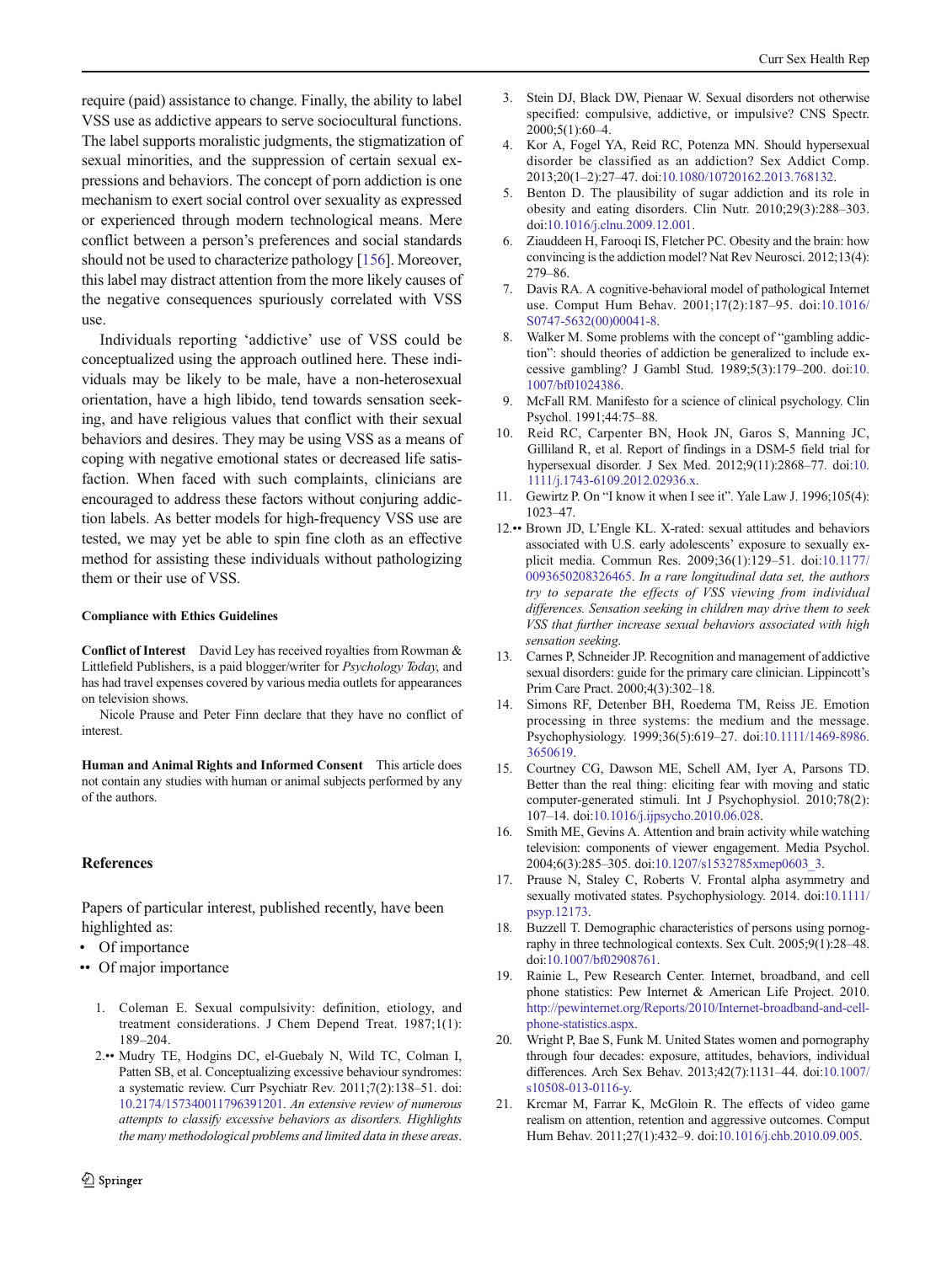- <span id="page-8-0"></span>22. Carnes P. Don't call it love: recovery from sexual addiction. New York: Bantam; 1991.
- 23. Skegg K, Nada-Raja S, Dickson N, Paul C. Perceived "out of control" sexual behavior in a cohort of young adults from the Dunedin Multidisciplinary Health and Development Study. Arch Sex Behav. 2010;39(4):968–78. doi[:10.1007/s10508-009-9504-8](http://dx.doi.org/10.1007/s10508-009-9504-8).
- 24. Watson MA, Smith RD. Positive porn: educational, medical, and clinical uses. Am J Sex Educ. 2012;7(2):122–45. doi[:10.1080/](http://dx.doi.org/10.1080/15546128.2012.680861) [15546128.2012.680861.](http://dx.doi.org/10.1080/15546128.2012.680861)
- 25. McKee A. The positive and negative effects of pornography as attributed by consumers. Aust J Commun. 2007;34(1):87–104.
- 26. Hald GM, Malamuth NM. Self-perceived effects of pornography consumption. Arch Sex Behav. 2008;37(4):614–25.
- 27. Häggström-Nordin E, Hanson U, Tydén T. Associations between pornography consumption and sexual practices among adolescents in Sweden. Int J STD AIDS. 2005;16(2):102–7.
- 28. Štulhofer A, Buško V, Landripet I. Pornography, sexual socialization, and satisfaction among young men. Arch Sex Behav. 2010;39(1):168–78. doi:[10.1007/s10508-008-9387-0.](http://dx.doi.org/10.1007/s10508-008-9387-0)
- 29. Weinberg MS, Williams CJ, Kleiner S, Irizarry Y. Pornography, normalization, and empowerment. Arch Sex Behav. 2010;39(6): 1389–401. doi[:10.1007/s10508-009-9592-5](http://dx.doi.org/10.1007/s10508-009-9592-5).
- 30. Peterson Z, Janssen E. Ambivalent affect and sexual response: the impact of co-occurring positive and negative emotions on subjective and physiological sexual responses to erotic stimuli. Arch Sex Behav. 2007;36:793–807.
- 31. Prause N, Staley C, Fong T. No evidence of emotion dysregulation in "hypersexuals" reporting their emotions to a sexual film. Sex Addict Comp. 2013;20:106–26. doi[:10.1080/10720162.2013.](http://dx.doi.org/10.1080/10720162.2013.772874) [772874](http://dx.doi.org/10.1080/10720162.2013.772874).
- 32.• Diamond M. Pornography, public acceptance and sex related crime: a review. Int J Law Psychiatry. 2009;32(5):304–14. doi: [10.1016/j.ijlp.2009.06.004.](http://dx.doi.org/10.1016/j.ijlp.2009.06.004) Review which challenges many assumptions regarding pornography use and sexual crime.
- 33. Brannigan A, Kapardis A. The controversy over pornography and sex crimes: the criminological evidence and beyond. Aust N Z J Criminol. 1986;19(4):259–84. doi:[10.1177/](http://dx.doi.org/10.1177/000486588601900406) [000486588601900406.](http://dx.doi.org/10.1177/000486588601900406)
- 34. Kutchinsky B. The effect of easy availability of pornography on the incidence of sex crimes: the Danish experience. J Soc Issues. 1973;29(3):163–81. doi:[10.1111/j.1540-4560.1973.tb00094.x.](http://dx.doi.org/10.1111/j.1540-4560.1973.tb00094.x)
- 35. Baron RA, Bell PA. Sexual arousal and aggression by males: effects of type of erotic stimuli and prior provocation. J Pers Soc Psychol. 1977;35(2):79–87. doi[:10.1037/0022-3514.35.2.79](http://dx.doi.org/10.1037/0022-3514.35.2.79).
- 36.• O'Brien CP, Volkow N, Li TK. What's In a word? Addiction versus dependence in DSM-V. Am J Psychiatry. 2006;163(5): 764–5. doi:[10.1176/appi.ajp.163.5.764.](http://dx.doi.org/10.1176/appi.ajp.163.5.764) Useful exploration of the use and misuse of the word "addiction".
- 37. Hasin DS, O'Brien CP, Auriacombe M, Borges G, Bucholz K, Budney A, et al. DSM-5 criteria for substance use disorders: recommendations and rationale. Am J Psychiatry. 2013;170(8): 834–51. doi[:10.1176/appi.ajp.2013.12060782.](http://dx.doi.org/10.1176/appi.ajp.2013.12060782)
- 38. Petry NM, Blanco C, Auriacombe M, Borges G, Bucholz K, Crowley TJ, et al. An overview of and rationale for changes proposed for pathological gambling in DSM-5. J Gambl Stud. 2013. doi[:10.1007/s10899-013-9370-0.](http://dx.doi.org/10.1007/s10899-013-9370-0)
- 39. Stepney R. The concept of addiction: its use and abuse in the media and science. Hum Psychopharmacol Clin Exp. 1996;11(S1):S15–20.
- 40. Drew LR. Beyond the disease concept of addiction: drug use as a way of life leading to predicaments. J Drug Issues. 1986;16(2): 263–74.
- 41. Walker MB. Some problems with the concept of "gambling addiction": should theories of addiction be generalized to include excessive gambling? J Gambl Stud. 1989;5(3):179–200. doi:[10.](http://dx.doi.org/10.1007/bf01024386) [1007/bf01024386.](http://dx.doi.org/10.1007/bf01024386)
- 42. Wood R. Problems with the concept of video game "addiction": some case study examples. Int J Ment Health Addict. 2008;6(2): 169–78. doi[:10.1007/s11469-007-9118-0.](http://dx.doi.org/10.1007/s11469-007-9118-0)
- 43. Koob GF, Le Moal M. Drug addiction, dysregulation of reward, and allostasis. Neuropsychopharmacology. 2001;24(2):97–129. doi[:10.1016/s0893-133x\(00\)00195-0](http://dx.doi.org/10.1016/s0893-133x(00)00195-0).
- Robinson TE, Berridge KC. The psychology and neurobiology of addiction: an incentive–sensitization view. Addiction. 2000;95(8s2):91–117. doi[:10.1046/j.1360-0443.95.8s2.19.x](http://dx.doi.org/10.1046/j.1360-0443.95.8s2.19.x).
- 45. Goldstein RZ, Volkow ND. Drug addiction and its underlying neurobiological basis: neuroimaging evidence for the involvement of the frontal cortex. Am J Psychiatry. 2002;159(10):1642–52.
- 46. Kalivas PW, O'Brien C. Drug addiction as a pathology of staged neuroplasticity. Neuropsychopharmacology. 2008;33(1):166–80. doi[:10.1038/sj.npp.1301564.](http://dx.doi.org/10.1038/sj.npp.1301564)
- 47. Smith DE. Editor's note: the process addictions and the new ASAM definition of addiction. J Psychoactive Drugs. 2012;44(1):1–4. doi:[10.1080/02791072.2012.662105](http://dx.doi.org/10.1080/02791072.2012.662105).
- 48. Fong TW, Reid RC, Parhami I. Behavioral addictions: where to draw the lines? Psychiatr Clin N Am. 2012;35(2):279–96. doi[:10.](http://dx.doi.org/10.1002/cpp.609) [1002/cpp.609.](http://dx.doi.org/10.1002/cpp.609)
- 49. Orford J. Addiction as excessive appetite. Addiction. 2001;96(1): 15–31. doi[:10.1046/j.1360-0443.2001.961152.x](http://dx.doi.org/10.1046/j.1360-0443.2001.961152.x).
- 50. Short MB, Black L, Smith AH, Wetterneck CT, Wells DE. A review of Internet pornography use research: methodology and content from the past 10 years. Cyberpsychol Behav Soc Netw. 2012;15(1):13–23. doi:[10.1089/cyber.2010.0477.](http://dx.doi.org/10.1089/cyber.2010.0477)
- 51.•• Döring NM. The Internet's impact on sexuality: a critical review of 15 years of research. Comput Hum Behav. 2009;25(5):1089–101. doi[:10.1016/j.chb.2009.04.003.](http://dx.doi.org/10.1016/j.chb.2009.04.003) Review of research on Internet and sexuality, underscoring methodological issues inherent in these studies.
- 52. Steele V, Staley C, Fong T, Prause N. Sexual desire, not hypersexuality, is related to neurophysiological responses elicited by sexual images. Socioaffect Neurosci Psychol. 2013. [http://www.](http://www.socioaffectiveneuroscipsychol.net/index.php/snp/article/view/20770) [socioaffectiveneuroscipsychol.net/index.php/snp/article/view/](http://www.socioaffectiveneuroscipsychol.net/index.php/snp/article/view/20770) [20770](http://www.socioaffectiveneuroscipsychol.net/index.php/snp/article/view/20770). Accessed 7 Feb 2014.
- 53. Griffiths M. Does internet and computer "addiction" exist? Some case study evidence. CyberPsychol Behav. 2000;3(2):211–8. doi: [10.1089/109493100316067.](http://dx.doi.org/10.1089/109493100316067)
- 54. Chudasama Y, Passetti F, Rhodes SEV, Lopian D, Desai A, Robbins TW. Dissociable aspects of performance on the 5 choice serial reaction time task following lesions of the dorsal anterior cingulate, infralimbic and orbitofrontal cortex in the rat: differential effects on selectivity, impulsivity and compulsivity. Behav Brain Res. 2003;146(1–2):105–19. doi:[10.1016/j.bbr.](http://dx.doi.org/10.1016/j.bbr.2003.09.020) [2003.09.020](http://dx.doi.org/10.1016/j.bbr.2003.09.020).
- 55. Moran CC. Short-term mood change, perceived funniness, and the effect of humor stimuli. Behav Med. 1996;22(1):32–8. doi:[10.](http://dx.doi.org/10.1080/08964289.1996.9933763) [1080/08964289.1996.9933763.](http://dx.doi.org/10.1080/08964289.1996.9933763)
- 56. Schnarrs PW, Rosenberger JG, Satinsky S, Brinegar E, Stowers J, Dodge B, et al. Sexual compulsivity, the Internet, and sexual behaviors among men in a rural area of the United States. AIDS Patient Care STDS. 2010;24(9):563–9. doi:[10.1089/apc.](http://dx.doi.org/10.1089/apc.2010.0117) [2010.0117](http://dx.doi.org/10.1089/apc.2010.0117).
- 57. Storholm E, Fisher D, Napper L, Reynolds G, Halkitis P. Proposing a tentative cut point for the compulsive sexual behavior inventory. Arch Sex Behav. 2011;40(6):1301–8. doi[:10.1007/](http://dx.doi.org/10.1007/s10508-010-9712-2) [s10508-010-9712-2](http://dx.doi.org/10.1007/s10508-010-9712-2).
- 58. Coleman E. Masturbation as a means of achieving sexual health. J Psychol Hum Sex. 2003;14(2–3):5–16. doi:[10.1300/](http://dx.doi.org/10.1300/J056v14n02_02) [J056v14n02\\_02](http://dx.doi.org/10.1300/J056v14n02_02).
- 59. Elders MJ. Sex for health and pleasure throughout a lifetime. J Sex Med. 2010;7 Suppl 5:248–9.
- 60.• Wright PJ. U.S. Males and pornography, 1973–2010: consumption, predictors, correlates. J Sex Res. 2013;50(1):60–71. One of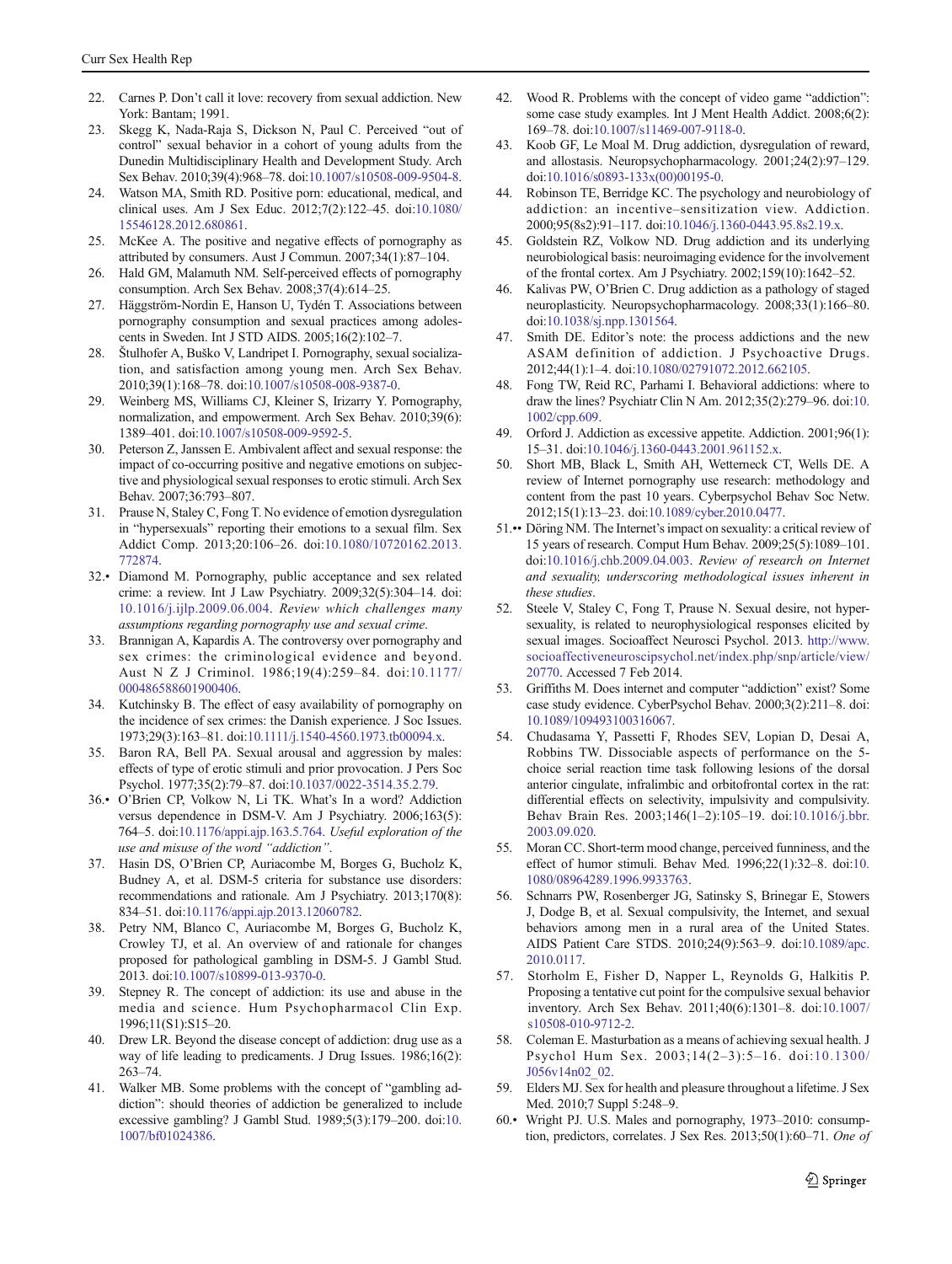<span id="page-9-0"></span>the few longitudinal studies examining VSS use, showing unhappiness and lower life satisfaction as moderating variables.

- 61.• Capogrosso P, Colicchia M, Ventimiglia E, Castagna G, Clementi MC, Suardi N, et al. One patient out of four with newly diagnosed erectile dysfunction is a young man–worrisome picture from the everyday clinical practice. J Sex Med. 2013;10(7):1833–41. doi: [10.1111/jsm.12179.](http://dx.doi.org/10.1111/jsm.12179) Examination of rates of E.D. in young men, explained by health and life variables.
- 62. Mialon A, Berchtold A, Michaud PA, Gmel G, Suris JC. Sexual dysfunctions among young men: prevalence and associated factors. J Adolesc Health Off Publ Soc Adolesc Med. 2012;51(1):25– 31. doi:[10.1016/j.jadohealth.2012.01.008](http://dx.doi.org/10.1016/j.jadohealth.2012.01.008).
- 63. Hagemann JH, Berding G, Bergh S, Sleep DJ, Knapp WH, Jonas U, et al. Effects of visual sexual stimuli and apomorphine SL on cerebral activity in men with erectile dysfunction. Eur Urol. 2003;43(4):412–20.
- 64. Levin RJ. Revisiting post-ejaculation refractory time—what we know and what we do not know in males and in females. J Sex Med. 2009;6(9):2376-89. doi[:10.1111/j.1743-6109.2009.01350.x](http://dx.doi.org/10.1111/j.1743-6109.2009.01350.x).
- 65. Freund M. Effect of frequency of emission on semen output and an estimate of daily sperm production in man. J Reprod Fertil. 1963;6(2):269–86. doi:[10.1530/jrf.0.0060269](http://dx.doi.org/10.1530/jrf.0.0060269).
- 66. Magnus Ø, Tollefsrud A, Árbyholm T, Purvis K. Effects of varying the abstinence period in the same individuals on sperm quality. Syst Biol Reprod Med. 1991;26(3):199–203. doi:[10.3109/](http://dx.doi.org/10.3109/01485019108987644) [01485019108987644.](http://dx.doi.org/10.3109/01485019108987644)
- 67. Plaud JJ, Martini JR. The respondent conditioning of male sexual arousal. Behav Modif. 1999;23(2):254–68.
- 68. Both S, Laan E, Spiering M, Nilsson T, Oomens S, Everaerd W. Appetitive and aversive classical conditioning of female sexual response. J Sex Med. 2008;5(6):1386–401.
- 69. Hoffmann H, Janssen E, Turner SL. Classical conditioning of sexual arousal in women and men: effects of varying awareness and biological relevance of the conditioned stimulus. Arch Sex Behav. 2004;33(1):43–53.
- 70.• Pfaus JG, Erickson KA, Talianakis S. Somatosensory conditioning of sexual arousal and copulatory behavior in the male rat: A model of fetish development. Physiol Behav. 2013;122:1–7. A model for the development of sexual preferences is described. The possible relevance to humans shaped by sexual experiencesis outlined.
- 71. Both S, Laan E, Everaerd W. Focusing "hot" or focusing "cool": attentional mechanisms in sexual arousal in men and women. J Sex Med. 2011;8(1):167-79. doi:[10.1111/j.1743-6109.2010.02051.x.](http://dx.doi.org/10.1111/j.1743-6109.2010.02051.x)
- 72. Conaglen H, Evans I. Pictorial cues and sexual desire: an experimental approach. Arch Sex Behav. 2006;35(2):197–212.
- 73. Koukounas E, Over R. Changes in the magnitude of the eyeblink startle response during habituation of sexual arousal. Behav Res Ther. 2000;38(6):573–84.
- 74. Laan E, Everaerd W. Habituation of female sexual arousal to slides and film. Arch Sex Behav. 1995;24(5):517–41.
- 75. Carretiè L, Hinojosa JA, Mercado F. Cerebral patterns of attentional habituation to emotional visual stimuli. Psychophysiology. 2003;40(3):381–8.
- 76. Winters J, Christoff K, Gorzalka BB. Conscious regulation of sexual arousal in men. J Sex Res. 2009;46(4):330–43.
- 77. Moholy M, Staley C, Prause N. Experimental and first functional neuro studies of the sex addiction model. International Academy of Sex Research Annual Meeting. Chicago: IL; 2013.
- Reid RC, Karim R, McCrory E, Carpenter BN. Self-reported differences on measures of executive function and hypersexual behavior in a patient and community sample of men. Int J Neurosci. 2010;120(2):120–7. doi:[10.3109/00207450903165577](http://dx.doi.org/10.3109/00207450903165577).
- 79. Reid RC, Garos S, Carpenter BN, Coleman E. A surprising finding related to executive control in a patient sample of hypersexual men. J Sex Med. 2011;8(8):2227–36. doi[:10.1111/j.1743-](http://dx.doi.org/10.1111/j.1743-6109.2011.02314.x) [6109.2011.02314.x](http://dx.doi.org/10.1111/j.1743-6109.2011.02314.x).
- 80. Twohig MP, Crosby JM, Cox JM. Viewing internet pornography: for whom is it problematic, how, and why? Sex Addict Compul. 2009;16(4):253–66. doi[:10.1080/10720160903300788](http://dx.doi.org/10.1080/10720160903300788).
- 81.• Winters J, Christoff K, Gorzalka BB. Dysregulated sexuality and high sexual desire: distinct constructs? Arch Sex Behav. 2010;39(5):1029–43. doi:[10.1007/s10508-009-9591-6](http://dx.doi.org/10.1007/s10508-009-9591-6). Empirical study with self-identified sex addicts, underscoring role of religious values and sexual desire in the identification of problematic sexual behaviors.
- 82. Ross M, Månsson S-A, Daneback K. Prevalence, severity, and correlates of problematic sexual internet use in Swedish men and women. Arch Sex Behav. 2012;41(2):459–66. doi:[10.1007/](http://dx.doi.org/10.1007/s10508-011-9762-0) [s10508-011-9762-0](http://dx.doi.org/10.1007/s10508-011-9762-0).
- 83. Wright PJ. U.S. males and pornography, 1973-2010: consumption, predictors, correlates. J Sex Res. 2013;50(1):60–71.
- 84. Vrana SR, Spence EL, Lang PJ. The startle probe response: a new measure of emotion? J Abnorm Psychol. 1988;97(4):487–91.
- 85. Weinberg A, Hajcak G. Beyond good and evil: the time-course of neural activity elicited by specific picture content. Emotion. 2010;10(6):767–82. doi[:10.1037/a0020242](http://dx.doi.org/10.1037/a0020242).
- 86. Kühn S, Gallinat J. A quantitative meta-analysis on cue-induced male sexual arousal. J Sex Med. 2011;8(8):2269–75. doi[:10.1111/](http://dx.doi.org/10.1111/j.1743-6109.2011.02322.x) [j.1743-6109.2011.02322.x.](http://dx.doi.org/10.1111/j.1743-6109.2011.02322.x)
- 87. Bocher M, Chisin R, Parag Y, Freedman N, Meir Weil Y, Lester H, et al. Cerebral activation associated with sexual arousal in response to a pornographic clip: A 15O-H2O PET study in heterosexual men. Neuroimage. 2001;14(1 Pt 1):105–17.
- 88. Georgiadis JR, Kortekaas R, Kuipers R, Nieuwenburg A, Pruim J, Reinders AATS, et al. Regional cerebral blood flow changes associated with clitorally induced orgasm in healthy women. Eur J Neurosci. 2006;24(11):3305–16. doi[:10.1111/j.1460-9568.2006.](http://dx.doi.org/10.1111/j.1460-9568.2006.05206.x) [05206.x](http://dx.doi.org/10.1111/j.1460-9568.2006.05206.x).
- 89. Wehrum S, Klucken T, Kagerer S, Walter B, Hermann A, Vaitl D, et al. Gender commonalities and differences in the neural processing of visual sexual stimuli. J Sex Med. 2013;10(5):1328–42. doi: [10.1111/jsm.12096](http://dx.doi.org/10.1111/jsm.12096).
- 90. Robinson TE, Berridge KC. The neural basis of drug craving: an incentive-sensitization theory of addiction. Brain Res Rev. 1993;18(3):247–91. doi[:10.1016/0165-0173\(93\)90013-P.](http://dx.doi.org/10.1016/0165-0173(93)90013-P)
- 91. Blum K, Braverman ER, Holder JM, Lubar JF, Monastra VJ, Miller D, et al. Reward deficicency syndrome: a biogenetic model for the diagnosis and treatment of impulsive, addictive, and compulsive behaviors. J Psychoactive Drugs. 2000;32(Suppl): 1–68.
- 92.• Georgiadis JR, Kringelbach ML. The human sexual response cycle: brain imaging evidence linking sex to other pleasures. Prog Neurobiol. 2012;98(1):49–81. doi:[10.1016/j.pneurobio.](http://dx.doi.org/10.1016/j.pneurobio.2012.05.004) [2012.05.004.](http://dx.doi.org/10.1016/j.pneurobio.2012.05.004) Review of neurobiological research, indicating that sexual response and desires are not neurologically distinct from other nonsexual likes and desires.
- 93. Moser C. Hypersexual disorder: just more muddled thinking. Arch Sex Behav. 2011;40(2):227–9. doi:[10.1007/s10508-010-9690-4.](http://dx.doi.org/10.1007/s10508-010-9690-4)
- 94.• Hillman CH, Cuthbert BN, Cauraugh J, Schupp HT, Bradley MM, Lang PJ. Psychophysiological responses of sport fans. Motivation & Emotion. 2000;24(1):13–28. Study demonstrating neurological effects of interest and prefernces for nonsexual stimuli.
- 95. Gable PA, Harmon-Jones E. Relative left frontal activation to appetitive stimuli: considering the role of individual differences. Psychophysiology. 2008;45(2):275–8.
- Schaefer M, Knuth M, Rumpel F. Striatal response to favorite brands as a function of neuroticism and extraversion. Brain Res. 2011;1425:83–9. doi[:10.1016/j.brainres.2011.09.055.](http://dx.doi.org/10.1016/j.brainres.2011.09.055)
- 97. Demos KE, Heatherton TF, Kelley WM. Individual differences in nucleus accumbens activity to food and sexual images predict weight gain and sexual behavior. J Neurosci. 2012;32(16):5549– 52. doi:[10.1523/jneurosci.5958-11.2012](http://dx.doi.org/10.1523/jneurosci.5958-11.2012).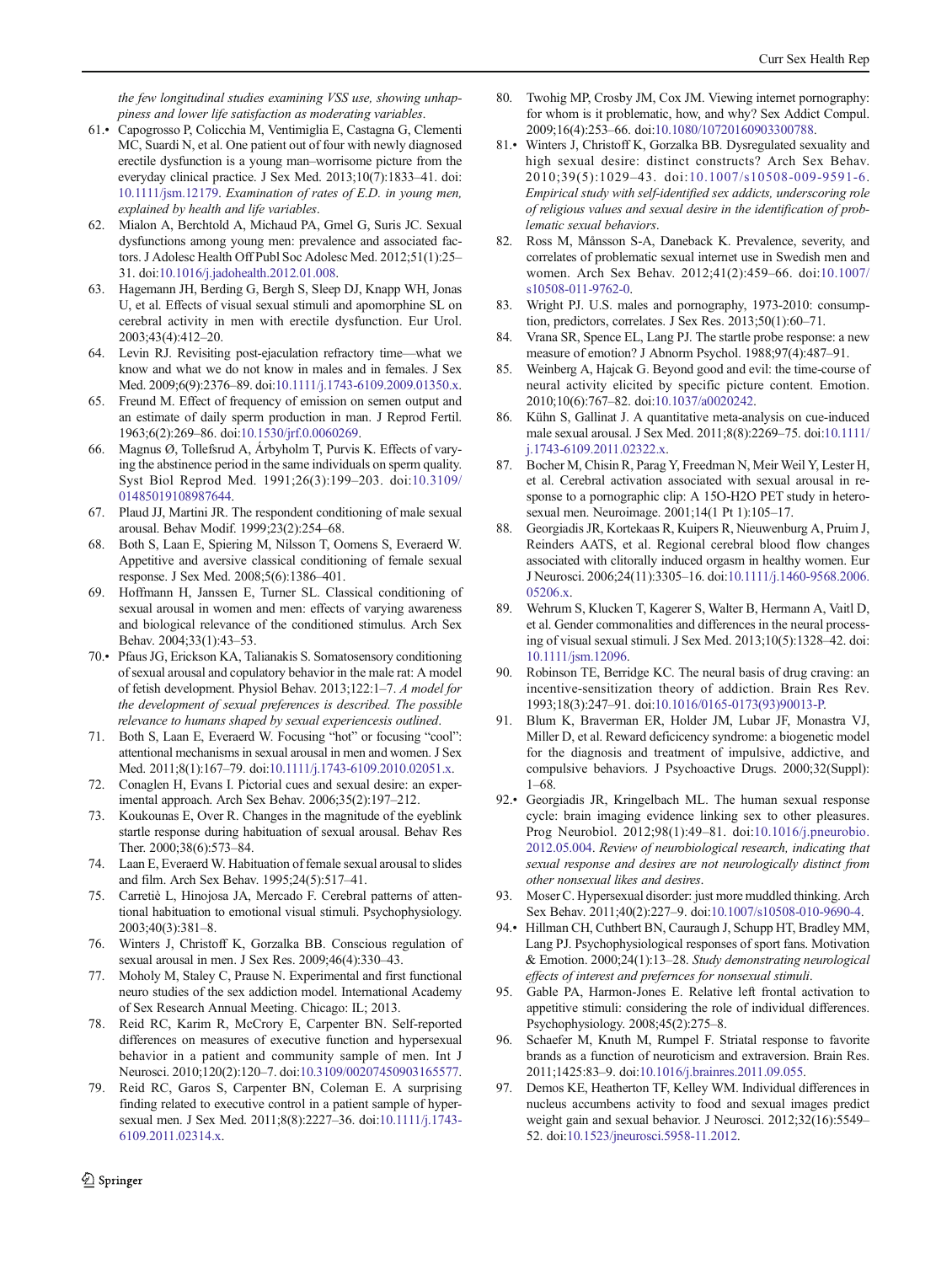- <span id="page-10-0"></span>98. Fjell AM, Aker M, Bang KH, Bardal J, Frogner H, Gangås OS, et al. Habituation of P3a and P3b brain potentials in men engaged in extreme sports. Biol Psychol. 2007;75(1):87–94. doi:[10.1016/j.](http://dx.doi.org/10.1016/j.biopsycho.2006.12.004) [biopsycho.2006.12.004](http://dx.doi.org/10.1016/j.biopsycho.2006.12.004).
- 99. Salamone JD, Correa M. Dopamine and food addiction: Lexicon Badly Needed. Biol Psychiatry. 2013;73(9):e15–24. doi[:10.1016/](http://dx.doi.org/10.1016/j.biopsych.2012.09.027) [j.biopsych.2012.09.027](http://dx.doi.org/10.1016/j.biopsych.2012.09.027).
- 100. Arnow BA, Millheiser L, Garrett A, Lake Polan M, Glover GH, Hill KR, et al. Women with hypoactive sexual desire disorder compared to normal females: a functional magnetic resonance imaging study. Neuroscience. 2009;158(2):484–502. doi[:10.](http://dx.doi.org/10.1016/j.neuroscience.2008.09.044) [1016/j.neuroscience.2008.09.044](http://dx.doi.org/10.1016/j.neuroscience.2008.09.044).
- 101. Fonteille V, Stoléru S. The cerebral correlates of sexual desire: functional neuroimaging approach. Sexologies. 2011;20(3):142– 8. doi[:10.1016/j.sexol.2010.03.011.](http://dx.doi.org/10.1016/j.sexol.2010.03.011)
- 102. Pihl RO, Peterson J, Finn PR. Inherited predisposition to alcoholism: characteristics of sons of male alcoholics. J Abnorm Psychol. 1990;99(3):291–301. doi:[10.1037/0021-843x.99.3.291](http://dx.doi.org/10.1037/0021-843x.99.3.291).
- 103. Harden KP. Genetic influences on adolescent sexual behavior: why genes matter for environmentally oriented researchers. Psychol Bull. 2013. doi[:10.1037/a0033564.](http://dx.doi.org/10.1037/a0033564)
- 104. Dawood K, Kirk KM, Bailey JM, Andrews PW, Martin NG. Genetic and environmental influences on the frequency of orgasm in women. Twin Res Hum Genet. 2005;8(1):27–33. doi[:10.1375/](http://dx.doi.org/10.1375/1832427053435427) [1832427053435427.](http://dx.doi.org/10.1375/1832427053435427)
- Dunn KM, Cherkas LF, Spector TD. Genetic influences on variation in female orgasmic function: a twin study. Biol Lett. 2005;1(3):260–3. doi[:10.1098/rsbl.2005.0308.](http://dx.doi.org/10.1098/rsbl.2005.0308)
- 106. Grueter BA, Robison AJ, Neve RL, Nestler EJ, Malenka RC. ΔFosB differentially modulates nucleus accumbens direct and indirect pathway function. Proc Natl Acad Sci. 2013;110(5): 1923–8. doi[:10.1073/pnas.1221742110](http://dx.doi.org/10.1073/pnas.1221742110).
- 107. Wong CCY, Mill J, Fernandes C. Drugs and addiction: an introduction to epigenetics. Addiction. 2011;106(3):480–9. doi:[10.](http://dx.doi.org/10.1111/j.1360-0443.2010.03321.x) [1111/j.1360-0443.2010.03321.x](http://dx.doi.org/10.1111/j.1360-0443.2010.03321.x).
- 108. Teegarden SL, Scott AN, Bale TL. Early life exposure to a high fat diet promotes long-term changes in dietary preferences and central reward signaling. Neuroscience. 2009;162(4):924–32. doi[:10.](http://dx.doi.org/10.1016/j.neuroscience.2009.05.029) [1016/j.neuroscience.2009.05.029](http://dx.doi.org/10.1016/j.neuroscience.2009.05.029).
- 109. Pitchers KK, Frohmader KS, Vialou V, Mouzon E, Nestler EJ, Lehman MN, et al.  $\Delta$ FosB in the nucleus accumbens is critical for reinforcing effects of sexual reward. Genes Brain Behav. 2010;9(7):831–40. doi[:10.1111/j.1601-183X.2010.00621.x.](http://dx.doi.org/10.1111/j.1601-183X.2010.00621.x)
- 110. Watanabe H, Henriksson R, Ohnishi YN, Ohnishi YH, Harper C, Sheedy D, et al. HUMAN STUDY: FOSB proteins in the orbitofrontal and dorsolateral prefrontal cortices of human alcoholics. Addict Biol. 2009;14(3):294–7. doi[:10.1111/j.1369-1600.](http://dx.doi.org/10.1111/j.1369-1600.2009.00155.x) [2009.00155.x](http://dx.doi.org/10.1111/j.1369-1600.2009.00155.x).
- 111. Pettit M. The queer life of a lab rat. Hist Psychol. 2012;15(3):217– 27. doi[:10.1037/a0027269](http://dx.doi.org/10.1037/a0027269).
- 112. Theta Wellness Centers. Theta Advanced Technology Menu. 2013. [http://www.thetawellnesscenter.com/medical-research/](http://www.thetawellnesscenter.com/medical-research/theta-medical-research-studies-drug-abuse-in-utah.html) [theta-medical-research-studies-drug-abuse-in-utah.html.](http://www.thetawellnesscenter.com/medical-research/theta-medical-research-studies-drug-abuse-in-utah.html) Accessed 9 Jan 2013.
- 113. Bostwick JM, Bucci JA. Internet sex addiction treated with naltrexone. Mayo Clin Proc. 2008;83(2):226–30. doi[:10.4065/](http://dx.doi.org/10.4065/83.2.226) [83.2.226.](http://dx.doi.org/10.4065/83.2.226)
- 114. Dalley Jeffrey W, Everitt Barry J, Robbins TW. Impulsivity, compulsivity, and top-down cognitive control. Neuron. 2011;69(4):680–94. doi:[10.1016/j.neuron.2011.01.020.](http://dx.doi.org/10.1016/j.neuron.2011.01.020)
- 115. Reay B, Attwood N, Gooder C. Inventing sex: the short history of sex addiction. Sex Cult. 2013;17(1):1–19. doi:[10.1007/s12119-](http://dx.doi.org/10.1007/s12119-012-9136-3) [012-9136-3](http://dx.doi.org/10.1007/s12119-012-9136-3).
- 116.• Grant JE, Kim SW. Brain circuitry of compulsivity and impulsivity. CNS Spectr. 2013;1–7. doi:[10.1017/S109285291300028X](http://dx.doi.org/10.1017/S109285291300028X). The differences between compulsivity and impulsivity models are

reviewed. The relevance of these concepts to addiction models is discussed.

- 117. Reid R. No more disposition to do evil [Audio CD]: Cedar Fort. 2008.
- 118. Hilton DL. He restoreth my soul: understanding and breaking the chemical and spiritual chains of pornography through the atonement of Jesus Christ. 3rd ed. LLC: Forward Press Publishing; 2011.
- 119. Weiss R. 101 Freedom exercises: a Christian guide for sex addiction recovery. Los Angeles, CA: Discovery Press; 2009.
- 120. Cantor J, Klein C, Lykins A, Rullo J, Thaler L, Walling B. A treatment-oriented typology of self-identified hypersexuality referrals. Arch Sex Behav. 2013;42(5):883–93. doi:[10.1007/](http://dx.doi.org/10.1007/s10508-013-0085-1) [s10508-013-0085-1](http://dx.doi.org/10.1007/s10508-013-0085-1).
- 121. Dabbs Jr JM, Bassett JF, Dyomina NV. The palm IAT: a portable version of the implicit association task. Behav Res Methods Instrum Comp J Psychon Soc Inc. 2003;35(1):90–5.
- 122. Svedin CG, Akerman I, Priebe G. Frequent users of pornography. A population based epidemiological study of Swedish male adolescents. J Adolesc. 2011;34(4):779–88. doi:[10.1016/j.](http://dx.doi.org/10.1016/j.adolescence.2010.04.010) [adolescence.2010.04.010.](http://dx.doi.org/10.1016/j.adolescence.2010.04.010)
- 123. Brand M, Laier C, Pawlikowski M, Schächtle U, Schöler T, Altstötter-Gleich C. Watching pornographic pictures on the internet: role of sexual arousal ratings and psychological–psychiatric symptoms for using internet sex sites excessively. Cyberpsychol Behav Soc Netw. 2011;14(6):371–7. doi[:10.1089/cyber.2010.0222](http://dx.doi.org/10.1089/cyber.2010.0222).
- 124. Cooper A, Griffin-Shelley E, Delmonico DL, Mathy RM. Online sexual problems: assessment and predictive variables. Sex Addict Compul Spec Issue Prepar DSM-V. 2001;8(3):267–85.
- 125. Peter J, Valkenburg PM. The use of sexually explicit material and its antecedents: a longitudinal comparison of adolescents and adults. Arch Sex Behav. 2011;40(5):1015–25. doi[:10.1007/](http://dx.doi.org/10.1007/s10508-010-9644-x) [s10508-010-9644-x](http://dx.doi.org/10.1007/s10508-010-9644-x).
- 126. Yoder KK, Morris ED, Constantinescu CC, Cheng T-E, Normandin MD, O'Connor SJ, et al. When what you see isn't what you get: alcohol cues, alcohol administration, prediction error, and human Striatal dopamine. Alcohol Clin Exp Res. 2009;33(1):139–49. doi[:10.1111/j.1530-0277.2008.00821.x.](http://dx.doi.org/10.1111/j.1530-0277.2008.00821.x)
- 127. Griffiths MD. Internet sex addiction: a review of empirical research. Addict Res Theory. 2012;20(2):111–24. doi[:10.1037/](http://dx.doi.org/10.1037/0893-164x.18.3.223) [0893-164x.18.3.223.](http://dx.doi.org/10.1037/0893-164x.18.3.223)
- 128. Reid RC, Carpenter BN, Gilliland R, Karim R. Problems of selfconcept in a patient sample of hypersexual men with attentiondeficit disorder. J Addict Med. 2011;5(2):134–40. doi[:10.1097/](http://dx.doi.org/10.1097/ADM.0b013e3181e6ad32) [ADM.0b013e3181e6ad32](http://dx.doi.org/10.1097/ADM.0b013e3181e6ad32).
- 129. Gable PA, Adams DL. Nonaffective motivation modulates the sustained LPP (1,000–2,000 ms). Psychophysiology. 2013;50(12):1251–4. doi:[10.1111/psyp.12135](http://dx.doi.org/10.1111/psyp.12135).
- 130. Pripfl J, Neumann R, Köhler U, Lamm C. Effects of transcranial direct current stimulation on risky decision making are mediated by 'hot' and 'cold' decisions, personality, and hemisphere. Eur J Neurosci. 2013:n/a-n/a. doi[:10.1111/ejn.12375](http://dx.doi.org/10.1111/ejn.12375).
- 131. Rupp H, Librach G, Feipel N, Ketterson E, Sengelaub D, Heiman J. Partner status influences women's interest in the opposite sex. Hum Nat. 2009;20(1):93–104. doi:[10.1007/s12110-009-9056-6](http://dx.doi.org/10.1007/s12110-009-9056-6).
- 132. Davies S, Katz J, Jackson JL. Sexual desire discrepancies: effects on sexual and relationship satisfaction in heterosexual dating couples. Arch Sex Behav. 1999;28(6):553–67.
- 133. Nongpiur A, Sinha VK, Praharaj SK, Goyal N. Theta-patterned, frequency-modulated priming stimulation enhances lowfrequency, right prefrontal cortex repetitive transcranial magnetic stimulation (rTMS) in depression: a randomized, sham-controlled study. J Neuropsychiatry Clin Neurosci. 2011;23(3):348–57. doi: [10.1176/appi.neuropsych.23.3.348.](http://dx.doi.org/10.1176/appi.neuropsych.23.3.348)
- 134. Izzo AA, Piscitelli F, Capasso R, Aviello G, Romano B, Borrelli F, et al. Peripheral endocannabinoid dysregulation in obesity: